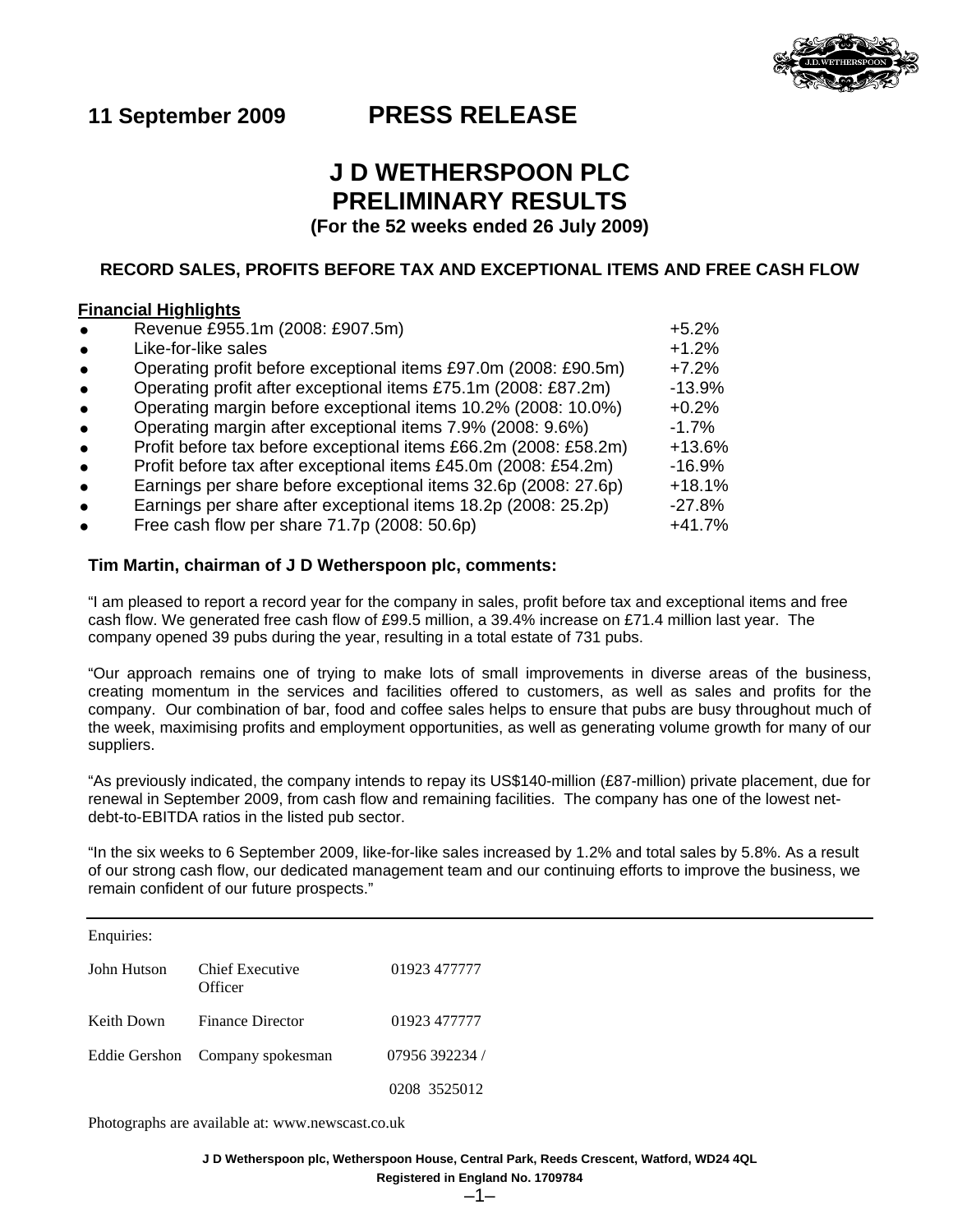Notes to editors

- 1. J D Wetherspoon owns and operates pubs throughout the UK. The company aims to provide customers with good-quality food and drink, served by well-trained and friendly staff, at reasonable prices. The pubs are individually designed – and the company aims to maintain them in excellent condition.
- 2. Visit our Web site: www.jdwetherspoon.co.uk
- 3. This announcement has been prepared solely to provide additional information to the shareholders of J D Wetherspoon, in order to meet the requirements of the UK Listing Authority's Disclosure and Transparency Rules. It should not be relied on by any other party, for other purposes. Forward-looking statements have been made by the directors in good faith, using information available up until the date on which they approved this statement. Forward-looking statements should be regarded with caution, because of inherent uncertainties in economic trends and business risks.
- 4. The next interim management statement will be issued on 4 November 2009.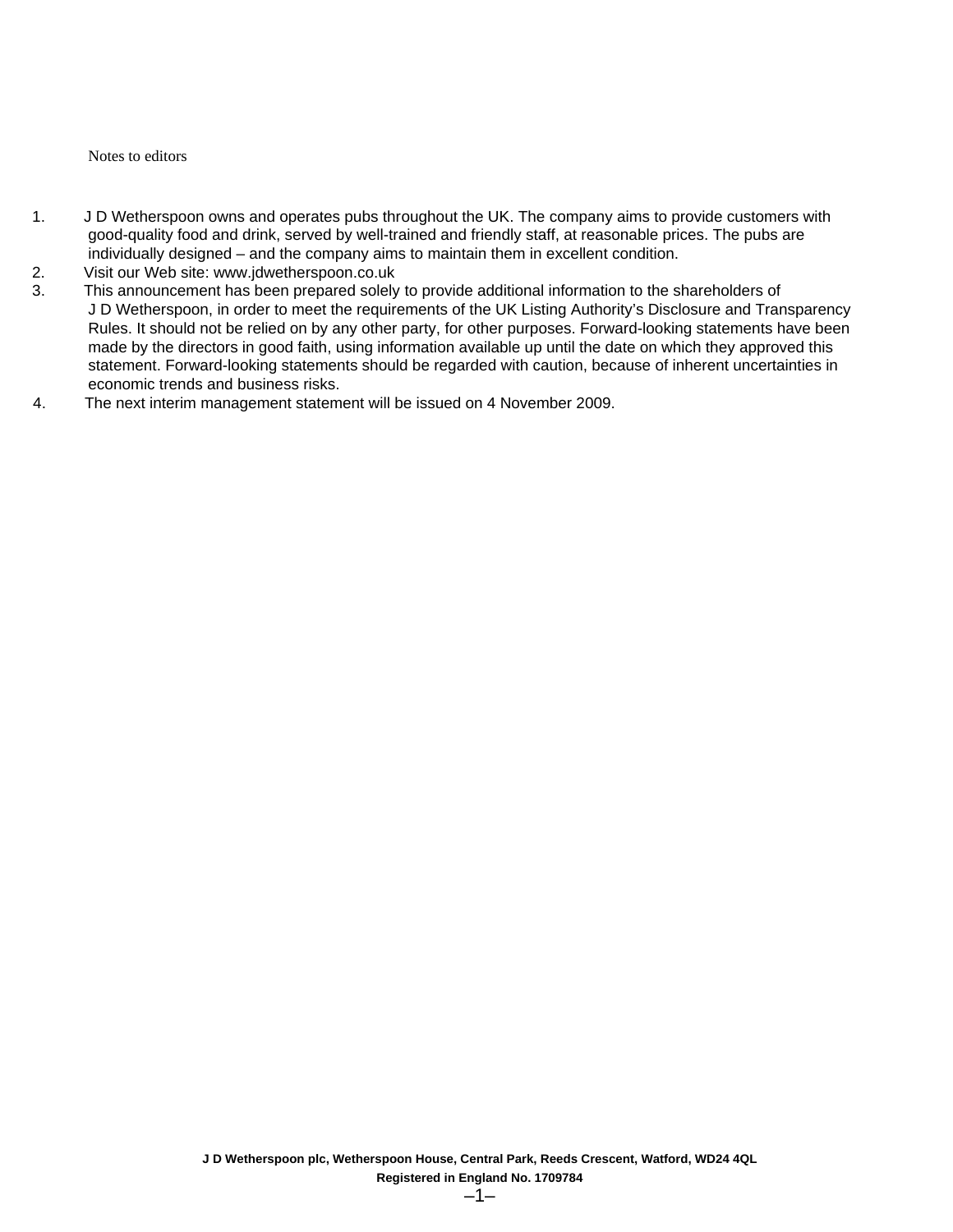### **2009 CHAIRMAN'S STATEMENT AND OPERATING REVIEW**

### **'Record sales, profits before tax and exceptional items and free cash flow.'**

I am pleased to report a record year for the company in sales, profit before tax and exceptional items and free cash flow. The company was founded in 1979 – and this is the  $26<sup>th</sup>$  year since incorporation in 1983. The table below outlines some key indicators of our performance during that period. As this demonstrates, earnings per share have grown by an average of 18.3% per annum, since our flotation in 1992, and free cash flow per share by an average of 22.9%.

### **Summary financials for the years ended 31 July 1984–2009**

| <b>Financial</b><br>year | <b>Total sales</b> | <b>Profit</b><br>before tax<br>and<br>exceptional<br>items | <b>Earnings</b><br>per share<br>(EPS)<br>before<br>exceptional<br>items | Free cash<br>flow | Free cash<br>flow per<br>share |
|--------------------------|--------------------|------------------------------------------------------------|-------------------------------------------------------------------------|-------------------|--------------------------------|
|                          | £000               | £000                                                       | pence                                                                   | £000              | pence                          |
| 1984                     | 818                | (7)                                                        | 0.0                                                                     |                   |                                |
| 1985                     | 1,890              | 185                                                        | 0.2                                                                     |                   |                                |
| 1986                     | 2,197              | 219                                                        | 0.2                                                                     |                   |                                |
| 1987                     | 3,357              | 382                                                        | 0.3                                                                     |                   |                                |
| 1988                     | 3,709              | 248                                                        | 0.3                                                                     |                   |                                |
| 1989                     | 5,584              | 789                                                        | 0.6                                                                     | 915               | 0.4                            |
| 1990                     | 7,047              | 603                                                        | 0.4                                                                     | 732               | 0.4                            |
| 1991                     | 13,192             | 1,098                                                      | 0.8                                                                     | 1,236             | 0.6                            |
| 1992                     | 21,380             | 2,020                                                      | 1.9                                                                     | 3,563             | 2.1                            |
| 1993                     | 30,800             | 4,171                                                      | 3.3                                                                     | 5,079             | 3.9                            |
| 1994                     | 46,600             | 6,477                                                      | 3.6                                                                     | 8,284             | 5.1                            |
| 1995                     | 68,536             | 9,713                                                      | 4.9                                                                     | 13,506            | 7.4                            |
| 1996                     | 100,480            | 15,200                                                     | 7.8                                                                     | 20,972            | 11.2                           |
| 1997                     | 139,444            | 17,566                                                     | 8.7                                                                     | 28,027            | 14.4                           |
| 1998                     | 188,515            | 20,165                                                     | 9.9                                                                     | 28,448            | 14.5                           |
| 1999                     | 269,699            | 26,214                                                     | 12.9                                                                    | 40,088            | 20.3                           |
| 2000                     | 369,628            | 36,052                                                     | 11.8                                                                    | 49,296            | 24.2                           |
| 2001                     | 483,968            | 44,317                                                     | 14.2                                                                    | 61,197            | 29.1                           |
| 2002                     | 601,295            | 53,568                                                     | 16.6                                                                    | 71,370            | 33.5                           |
| 2003                     | 730,913            | 56,139                                                     | 17.0                                                                    | 83,097            | 38.8                           |
| 2004                     | 787,126            | 54,074                                                     | 17.7                                                                    | 73,477            | 36.7                           |
| 2005                     | 809,861            | 47,177                                                     | 16.9                                                                    | 68,774            | 37.1                           |
| 2006                     | 847,516            | 58,388                                                     | 24.1                                                                    | 69,712            | 42.1                           |
| 2007                     | 888,473            | 62,024                                                     | 28.1                                                                    | 52,379            | 35.6                           |
| 2008                     | 907,500            | 58,228                                                     | 27.6                                                                    | 71,411            | 50.6                           |
| 2009                     | 955,119            | 66,155                                                     | 32.6                                                                    | 99,494            | 71.7                           |

**Notes** 

**Adjustments to statutory numbers** 

1. Where appropriate, the EPS as disclosed in the statutory accounts, have been recalculated to take account of share splits, the issue of new shares and capitalisation issues.

2. Free cash flow per share excludes dividends paid which were included in the free cash flow calculations in the reported

accounts for the years 1995–2000.

3. The above table has not been audited.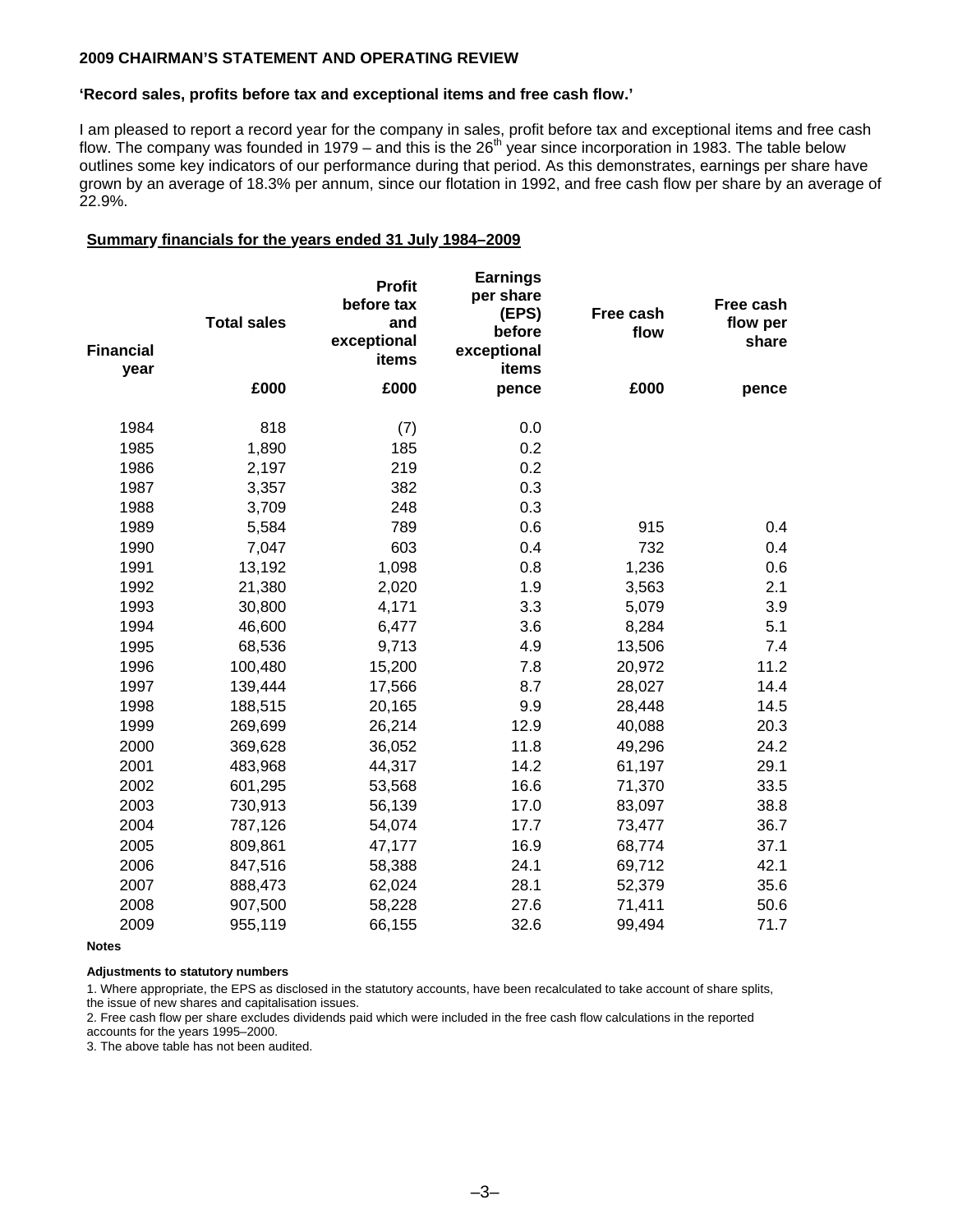Like-for-like sales in the year under review increased by 1.2%, with total sales, including new pubs, increasing by £47.6 million to £955.1 million, a rise of 5.2% (2008: 2.1%). Operating profit before exceptional items increased by 7.2% to £97.0 million (2008: £90.5 million) and, after exceptional items, decreased by 13.9% to £75.1 million (2008: £87.2 million). Profit before tax and exceptional items increased by 13.6% to £66.2 million (2008: £58.2 million) and, after exceptional items, decreased by 16.9% to £45.0 million (2008: £54.2 million). Earnings per share before exceptional items increased by 18.1% to 32.6p (2008: 27.6p) and after exceptional items decreased by 27.8% to 18.2p (2008: 25.2p).

The operating margin, before exceptional items, interest and tax, increased to 10.2% (2008: 10.0%), with increases in energy, excise duty and labour costs being offset by reduced energy consumption, lower staff turnover and better buying, in several areas. The operating margin after exceptional items decreased to 7.9% (2008: 9.6%).

Net interest was covered 3.1 times by operating profit before exceptional items (2008: 2.8 times) and 2.4 times by operating profit after exceptional items (2008: 2.7 times). Total capital investment was £48.8 million in the period (2008: £60.9 million), with £37.8 million on new pub openings (2008: £48.6 million) and £11.0 million in current pubs (2008: £12.3 million).

Exceptional items before tax totalled £21.1 million (2008: £4.1 million). These related mainly to the impairment of trading pub assets of £6.5 million (2008: nil), the disposal of properties which we no longer intend to develop of £4.4 million (2008: £1.2 million), a one-off depreciation adjustment, following a review of our fixed-asset register, of £9.4 million (2008: nil) and major litigation costs, involving legal action against our former estate agents, Van de Berg, of £1.6 million (2008: £1.1 million).

Free cash flow, after capital investment of £11.0 million in current pubs, £6.0 million in respect of share purchases for employees under the company's share-based payment schemes and payments of tax and interest, increased by £28.1 million to £99.5 million (2008: £71.4 million). Free cash flow per share was 71.7p (2008: 50.6p).

# **Property**

The company opened 39 pubs during the year, 13 of which were freehold, disposed of one pub and closed one other, resulting in a total estate of 731 pubs. In contrast with previous years, most new openings were of existing pubs, with rents and development costs being lower than historic trends. The average development cost for a new pub (excluding the cost of freeholds), in the year under review, was £0.85 million, compared with £1.5 million a year ago. The full-year depreciation charge was £45.1 million (2008: £45.1 million), and we currently expect next year to be a similar amount, assuming the same level of capital spend.

In the year ending July 2010, we intend to open approximately the same number of pubs as in the year under review.

# **Dividends**

As previously outlined in the interim accounts, the board has decided not to pay a final dividend for the year under review, in order to redirect our cash flow towards debt reduction.

# **Taxation**

The overall tax charge on pre-exceptional items is 31.7% (2008: 33.0% on a comparable basis adjusted for exceptional items). This rate is 0.5% lower than the rate shown in our interim results, owing to a lower-than-expected amount of non-qualifying depreciation. The standard UK tax rate is 28.0% (2008: 29.3%) and the difference between that rate and the company tax charge remains at 3.7% (2008: 3.7%), primarily due to the level of non-qualifying depreciation; this is partially offset by the deduction available for share-based payments for employees.

The current tax rate has fallen from the estimated 34.7% at the interim results to 32.4% (2008: 32.9% on a comparable basis adjusted for exceptional items). This is largely due to the 2009 Budget announcement which introduced accelerated current tax relief via 40% first-year allowances, up from 20%, on eligible capital expenditure incurred during the year ended 31 March 2010.

# **Financing**

As at 26 July 2009, the company's total net borrowings were £388.2 million (2008: £439.6 million), a reduction of £51.4 million. Net borrowings have declined, notwithstanding 39 new pub openings costing £37.8 million and the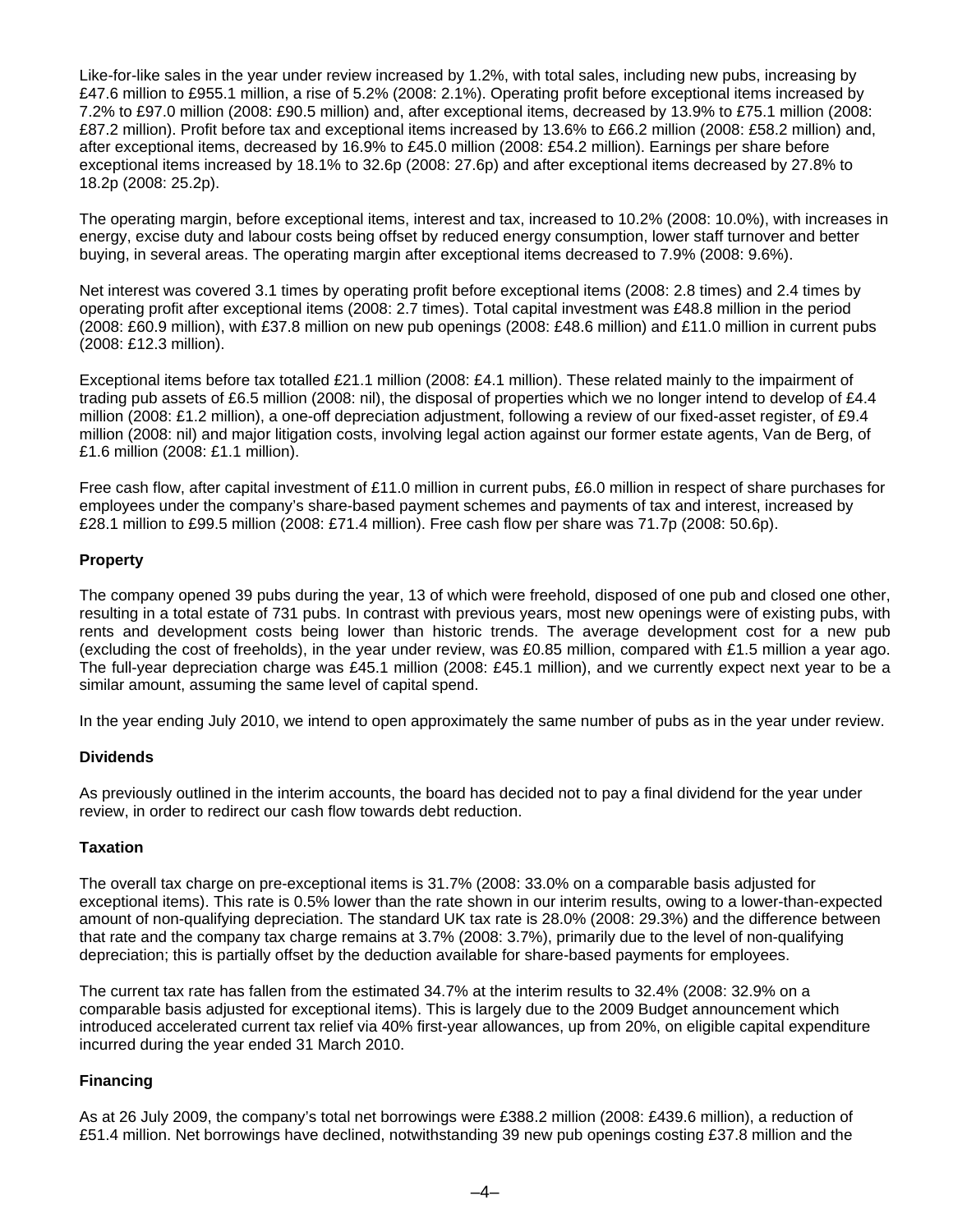payment of last year's final dividend of £10.4 million. Year end net-debt-to-EBITDA has fallen to 2.73 times (2008: 3.35 times).

Total facilities have increased since the interim statements to £542.2 million, following agreement on a new banking facility of £20 million from Santander.

As previously indicated, the company intends to repay its US\$140-million (£87-million) private placement, due for renewal in September 2009, from cash flow and remaining facilities. At the balance sheet date, £310 million (2008: £395 million) was drawn under the £435-million revolving-loan facilities (including the Santander facility).

The company's main £435-million revolving facilities expire in December 2010. The company has one of the lowest net-debt-to-EBITDA ratios in the listed pub sector; this, combined with our strong free cash flow and improving financial performance, provides a sound basis, we believe, for refinancing at the end of the next calendar year.

We continue to anticipate commencing formal discussions by the end of this calendar year.

### **Further progress**

As indicated in previous years, our approach remains one of trying to make lots of small improvements in diverse areas of the business, creating momentum in the services and facilities offered to customers, as well as sales and profits for the company.

We continue to advance in the area of traditional ales, a product unique to pubs, and have seen an uplift of 17% in the year. We stock over 600 guest beers throughout the year, from a wide selection of microbrewers. Over 96% of our estate is Cask Marque accredited and we currently have 193 pubs recommended in the CAMRA Good Beer Guide 2010 (Good Beer Guide 2009: 173 pubs) – more than any substantial pub company, an uplift of 12%. We ran the biggest real-ale festival in the world, during April 2009, selling 3.3 million pints over 20 days – an increase in likefor-like volumes of over 17%, compared with the same festival in 2008.

We are the only substantial pub company which opens all pubs for breakfast, selling over 715,000 breakfasts and coffees each week – more than most coffee shop chains. We continue to be the world's number-one seller of 'Tierra' – Lavazza's Rainforest-Alliance-certified sustainable coffee.

This combination of bar, food and coffee sales helps to ensure that pubs are busy throughout much of the week, maximising profits and employment opportunities, as well as generating volume growth for many of our suppliers.

### **Corporate responsibility**

The company is the largest single fund-raiser for the CLIC Sargent charity (Caring for Children with Cancer), a partnership now in its seventh consecutive year, raising £2.6 million to date, with a pledge to raise a further £500,000 each year. During the last financial year, company employees and customers raised £532,875.

In 2009, the company has been included in the FTSE4Good index – for the eighth time. This identifies companies which meet globally recognised corporate responsibility standards, including environmental sustainability, as well as upholding and supporting universal human rights.

The company continues to concentrate on the energy-efficiency of our pubs. Last year, we achieved an 11% volume reduction in energy consumption, following the installation of 'smart' meters and a review of our operating practices.

The company aims to reduce the amount of waste which it sends to landfill and other disposal sites, through a combination of packaging reduction and waste-product-recycling. We recycle ordinary materials, generated as a consequence of our daily business, such as aluminium cans, cooking oil, glass and paper. During the financial year, the company recycled 11,790 tonnes of waste, including 20 tonnes of aluminium, 3,333 tonnes of cardboard, 1,750 tonnes of cooking oil, 414 tonnes of paper, 231 tonnes of plastic and 42 tonnes of steel.

Glass-recycling will be a major focus for the current year. We generate over 30,000 tonnes of glass per annum. The company has joined forces with Biffa, our waste-disposal partner, to roll out glass-recycling across the estate. We successfully recycled 6,000 tonnes of glass in the year and aim to increase this to 75% of the glass supplied to our pubs.

### **Personnel and training**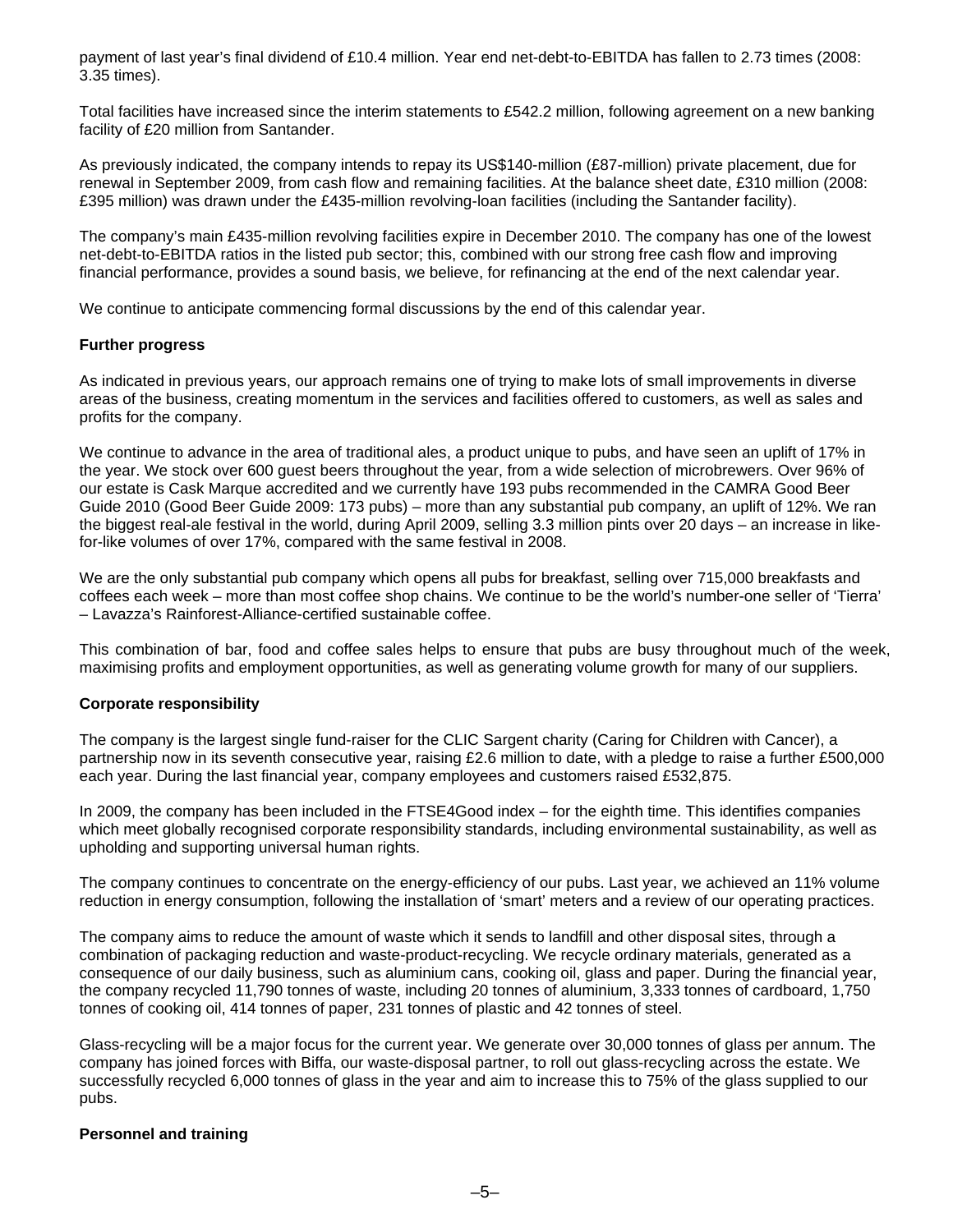As always, the most important factors in successful pubs are the quality and motivation of those we employ. The company accordingly continues to believe that incentives for managers and staff, combined with excellent training schemes, are vital for future success.

In relation to training, the company held over 700 separate training courses in 2008, attended by 12,000 delegates, and promoted over 600 bar and kitchen staff to management positions. We have won many training awards over the years: in January 2009, we were awarded three further National Innkeeping Training Awards, from the British Institute of Innkeeping, including the 'Best Training Programme in Managed Estates'.

The company has also been recognised as an 'Age Positive' employer, by the Department for Work and Pensions, and recognised by the Corporate Research Foundation, in association with the Guardian newspaper, as one of 'Britain's Top Employers', for six consecutive years, including 2009.

In August 2009, we were awarded a funding contract with the Learning and Skills Council to offer a Level 2 Apprenticeship and Skills for Life qualification (numeracy and literacy). Over the next year or so, these qualifications will be made available to all employees. As part of this process, the company has signed the Skills Pledge – a voluntary public commitment, made by the company, to develop the skills of employees and support their working towards nationally recognised qualifications.

In addition, the Advanced Diploma in Leisure Retail Management, run in conjunction with Leeds Metropolitan University, is offered to all pub and area managers at Wetherspoon; to date, over one-third of all pub managers have completed the programme. We believe this diploma to have been the first in-house programme in the licensed trade which allows employees to gain a professional qualification while working. The programme was extended to include a 'degree top-up', also in conjunction with Leeds Metropolitan University, offering an alternative to full-time study.

Staff retention is at our highest-ever level, with pub managers averaging over eight years' service, giving us, we believe, an advantage in our business.

I would like to thank our employees, partners and suppliers, once again, for their excellent work in the past year.

#### **Bonuses**

We continue to provide monthly bonuses for all of our pub staff, whatever their length of service. In this connection, the company awarded bonuses and shares (SIPs) for employees of £20.5 million in the year, an increase of 25% (2008: £16.4 million). More than 90% of the payments were made to employees below board level, with approximately 79% of payments made to employees working in our pubs.

Cash bonuses paid to pub managers and staff are based partly on service standards (verified by mystery visits) and partly on individual pub profits. Head-office cash bonuses are based on profits before tax.

In addition, all employees at pubs and head office are eligible for free shares, subject to a qualifying period. The free shares have replaced the share option scheme in recent years; since they are purchased by the company, these avoid dilution of current shareholders.

As well as free shares, directors and senior head-office managers receive share awards based on the increase in 'owners' earnings' which, as explained in the remuneration report, are based on the cash profits of the business, rather than profits before tax.

We believe this bonus system, which targets a wide variety of factors and is, for senior employees, based heavily on deferred share awards, to be more beneficial than a system with more narrowly based targets, such as earnings per share.

### **Tax and regulation**

For some years, the government's approach to concerns about excessive alcohol consumption has been to increase both taxes and regulations for pubs. This has had the apparently desired effect of increasing the cost of drinking in pubs, compared with drinking at home or in public places. Coincidentally, there has been a huge increase in 'offtrade' sales of alcoholic drinks, combined with a decrease in sales volumes in pubs. We believe that the net effect of this has been to increase levels of 'unsupervised' drinking and directly contribute to many pubs' closure, at the same time exacerbating the problem of 'binge-drinking'.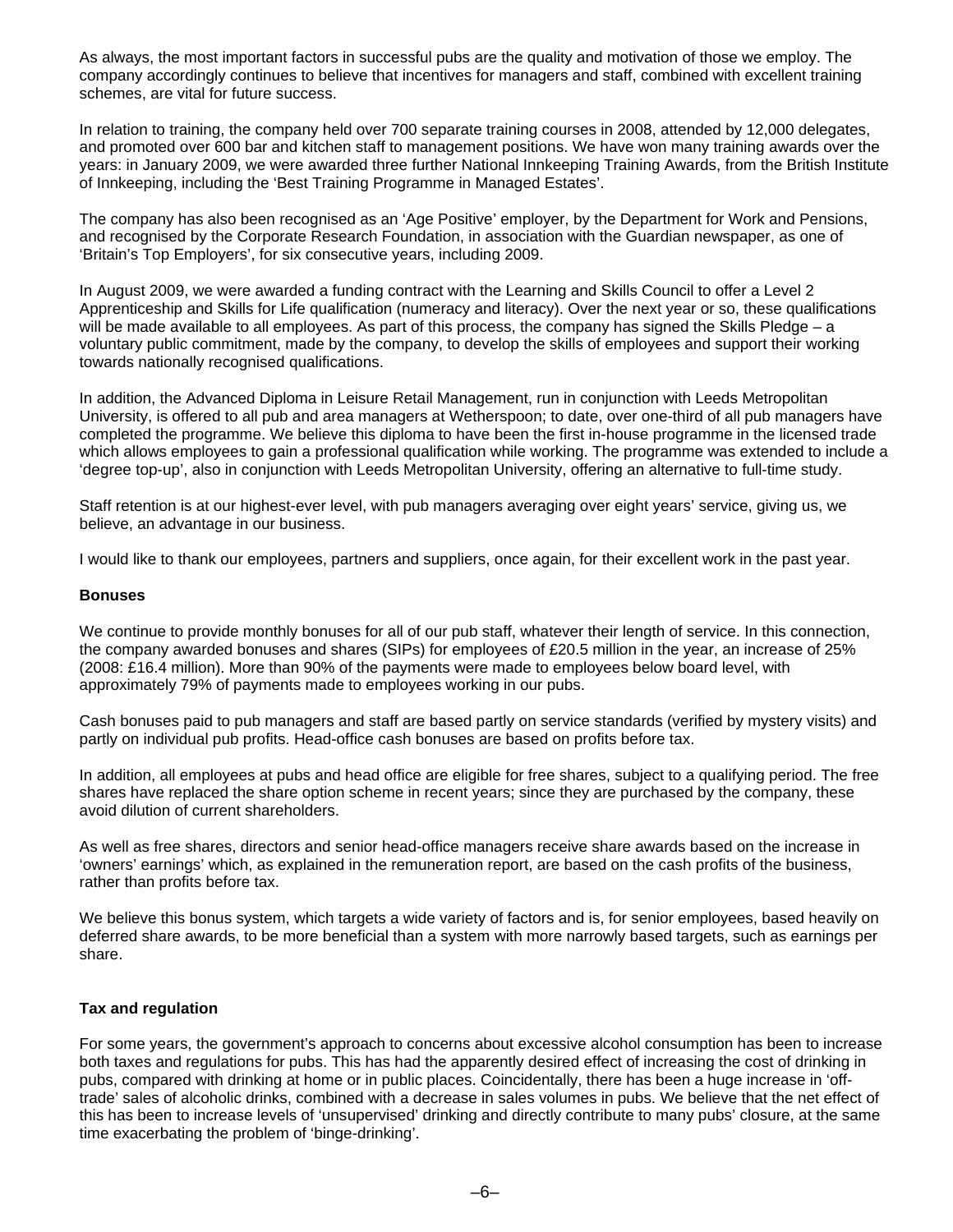It is to be hoped that future government policy will be guided by a more pragmatic, and less doctrinaire, approach, so that pubs retain their historic importance in the national social life.

# **Current trading and outlook**

In the six weeks to 6 September 2009, like-for-like sales increased by 1.2% and total sales by 5.8%.

The cost outlook for the company is better than for some recent years, with a minimum wage increase of 1.2% due in October 2009 and food cost inflation at lower levels. We have also agreed improved buying prices in energy which will, on current consumption levels, save £5 million in the financial year ended July 2010.

We will look to maintain those improvements made in the year under review and, where sensible to do so, seek further improvements.

As in the recessions of the early 1980s and 1990s, the company has traded well by concentrating on the key ingredients of standards, service, staff training and incentives. As a result of our strong cash flow, our dedicated management team and our continuing efforts to improve the business, we remain confident of our future prospects.

Tim Martin Chairman 11 September 2009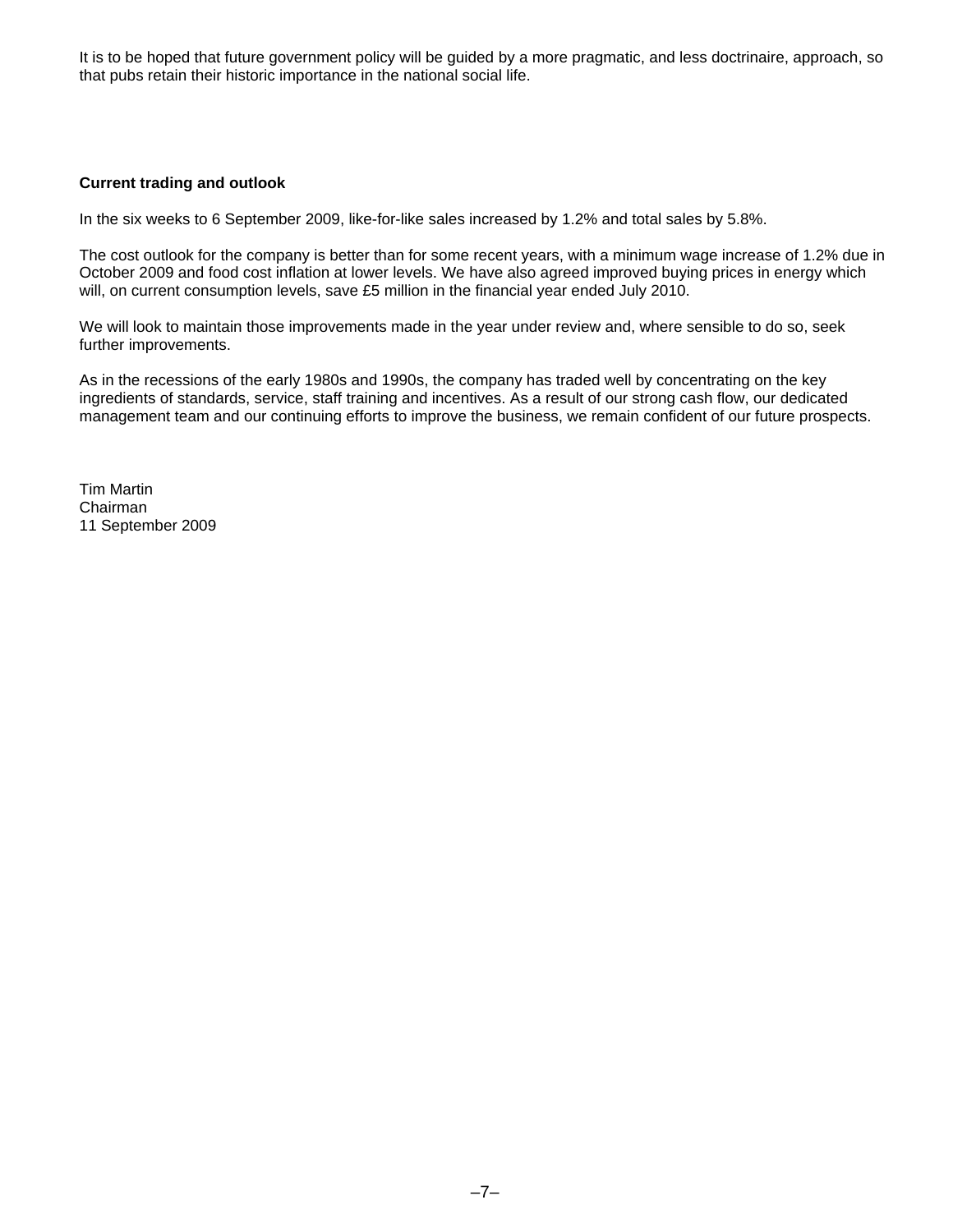# **INCOME STATEMENT** for the 52 weeks ended 26 July 2009

|                                                    | <b>Notes</b> | 52 weeks<br>ended<br>26 July<br>2009 | 52 weeks<br>ended<br>26 July<br>2009 | 52 weeks<br>ended<br>26 July<br>2009 | 52 weeks<br>ended<br>27 July<br>2008 | 52 weeks<br>ended<br>27 July<br>2008 | 52 weeks<br>ended<br>27 July<br>2008 |
|----------------------------------------------------|--------------|--------------------------------------|--------------------------------------|--------------------------------------|--------------------------------------|--------------------------------------|--------------------------------------|
|                                                    |              | <b>Before</b>                        | <b>Exceptional</b>                   | After                                | <b>Before</b>                        | Exceptional                          | After                                |
|                                                    |              | exceptional                          | items                                | exceptional                          | exceptional                          | items                                | Exceptional                          |
|                                                    |              | items                                | (note 3)                             | items                                | items                                | (note 3)                             | items                                |
|                                                    |              | Total                                | <b>Total</b>                         | Total                                | Total                                | Total                                | Total                                |
|                                                    |              | £000                                 | £000                                 | £000                                 | £000                                 | £000                                 | £000                                 |
| Revenue                                            |              | 955,119                              |                                      | 955,119                              | 907,500                              |                                      | 907,500                              |
| Operating costs                                    |              | (858,118)                            | (21, 920)                            | (880,038)                            | (817, 043)                           | (3, 275)                             | (820,318)                            |
| <b>Operating profit</b>                            | $\mathbf{2}$ | 97,001                               | (21, 920)                            | 75,081                               | 90,457                               | (3,275)                              | 87,182                               |
| Finance income                                     | 4            | 336                                  |                                      | 336                                  | 337                                  |                                      | 337                                  |
| Finance costs                                      | 4            | (31, 182)                            |                                      | (31, 182)                            | (32, 566)                            |                                      | (32, 566)                            |
| Fair value gain/(loss) on financial<br>derivatives | 4            |                                      | 794                                  | 794                                  |                                      | (794)                                | (794)                                |
| Profit on ordinary activities before<br>taxation   |              | 66,155                               | (21, 126)                            | 45,029                               | 58,228                               | (4,069)                              | 54,159                               |
| Income tax expense                                 | 5            | (20, 954)                            | 1,224                                | (19, 730)                            | (19, 219)                            | 595                                  | (18, 624)                            |
|                                                    |              |                                      |                                      |                                      |                                      |                                      |                                      |
| Profit for the period                              |              | 45,201                               | (19, 902)                            | 25,299                               | 39,009                               | (3, 474)                             | 35,535                               |
| Earnings per ordinary share                        | 6            | 32.6                                 |                                      | 18.2                                 | 27.6                                 |                                      | 25.2                                 |
| Fully diluted earnings per share                   | 6            | 32.6                                 |                                      | 18.2                                 | 27.6                                 |                                      | 25.1                                 |

All activities relate to continuing operations.

# **Statement of recognised income and expense** for the 52 weeks ended 26 July 2009

|                                               | <b>Notes</b> | 52 weeks<br>ended<br>26 July 2009<br>£000 | 52 weeks<br>ended<br>27 July 2008<br>£000 |
|-----------------------------------------------|--------------|-------------------------------------------|-------------------------------------------|
| Cash flow hedges: (loss)/gain taken to equity | 13           | (35, 934)                                 | 1,256                                     |
| Tax on items taken directly to equity         | 5,13         | 10,062                                    | (350)                                     |
| Net (loss)/gain recognised directly in equity |              | (25, 872)                                 | 906                                       |
| Profit for the year                           |              | 25,299                                    | 35,535                                    |
| Total recognised (loss)/gain for the year     |              | (573)                                     | 36,441                                    |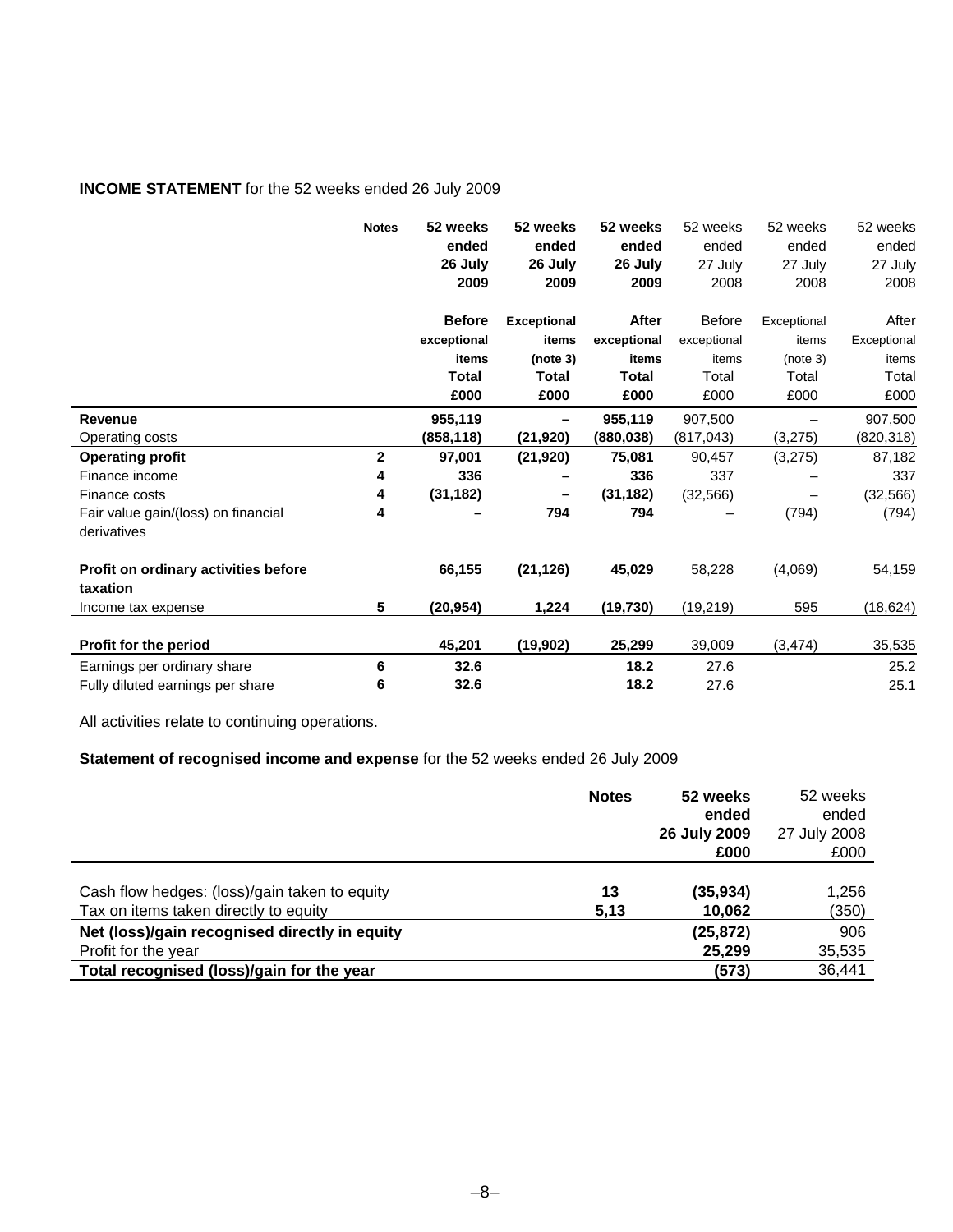# **CASH FLOW STATEMENT** for the 52 weeks ended 26 July 2009

|                                             | <b>Notes</b> | 52 weeks     | 52 weeks     | 52 weeks     | 52 weeks     |
|---------------------------------------------|--------------|--------------|--------------|--------------|--------------|
|                                             |              | ended        | ended        | ended        | ended        |
|                                             |              | 26 July 2009 | 26 July 2009 | 27 July 2008 | 27 July 2008 |
|                                             |              | £000         | £000         | £000         | £000         |
| Cash flows from operating activities        |              |              |              |              |              |
| Cash generated from operations              | 7            | 171,850      | 171,850      | 134,369      | 134,369      |
| Interest received                           |              | 460          | 460          | 268          | 268          |
| Interest paid                               |              | (35, 317)    | (35, 317)    | (29, 748)    | (29, 748)    |
| Corporation tax paid                        |              | (20, 497)    | (20, 497)    | (17, 974)    | (17, 974)    |
| Purchase of own shares for                  |              | (6,003)      | (6,003)      | (3, 181)     | (3, 181)     |
| share-based payments                        |              |              |              |              |              |
| Net cash inflow from operating activities   |              | 110,493      | 110,493      | 83,734       | 83,734       |
| Cash flows from investing activities        |              |              |              |              |              |
| Purchase of property, plant and equipment   |              | (9, 546)     | (9, 546)     | (10, 909)    | (10, 909)    |
| Purchase of intangible assets               |              | (1, 453)     | (1, 453)     | (1, 414)     | (1, 414)     |
| Proceeds on sale of property, plant and     |              | 495          |              | 793          |              |
| equipment                                   |              |              |              |              |              |
| Investment in new pubs and pub extensions   |              | (36, 899)    |              | (47, 754)    |              |
| Purchase of lease premiums                  |              | (931)        |              | (805)        |              |
| Net cash outflow from investing activities  |              | (48, 334)    | (10, 999)    | (60, 089)    | (12, 323)    |
| <b>Cash flows from financing activities</b> |              |              |              |              |              |
| Equity dividends paid                       | 9,13         | (10, 439)    |              | (17, 380)    |              |
| Proceeds from issue of ordinary shares      | 13           | 580          |              | 461          |              |
| Purchase of own shares                      | 13           |              |              | (12,031)     |              |
| (Repayments)/advances under bank loans      | 8            | (44, 051)    |              | 3,184        |              |
| Finance costs on new loan                   | 8            | (208)        |              |              |              |
| Finance lease principal payments            | 8            | (889)        |              | (479)        |              |
| Net cash outflow from financing activities  |              | (55,007)     |              | (26, 245)    |              |
| Net increase/(decrease) in cash and cash    |              |              |              |              |              |
| equivalents                                 |              | 7,152        |              | (2,600)      |              |
| Opening cash and cash equivalents           |              | 16,452       |              | 19,052       |              |
| <b>Closing cash and cash equivalents</b>    |              | 23,604       |              | 16,452       |              |
| Free cash flow                              | 6            |              | 99,494       |              | 71,411       |
| Free cash flow per ordinary share           | 6            |              | 71.7p        |              | 50.6p        |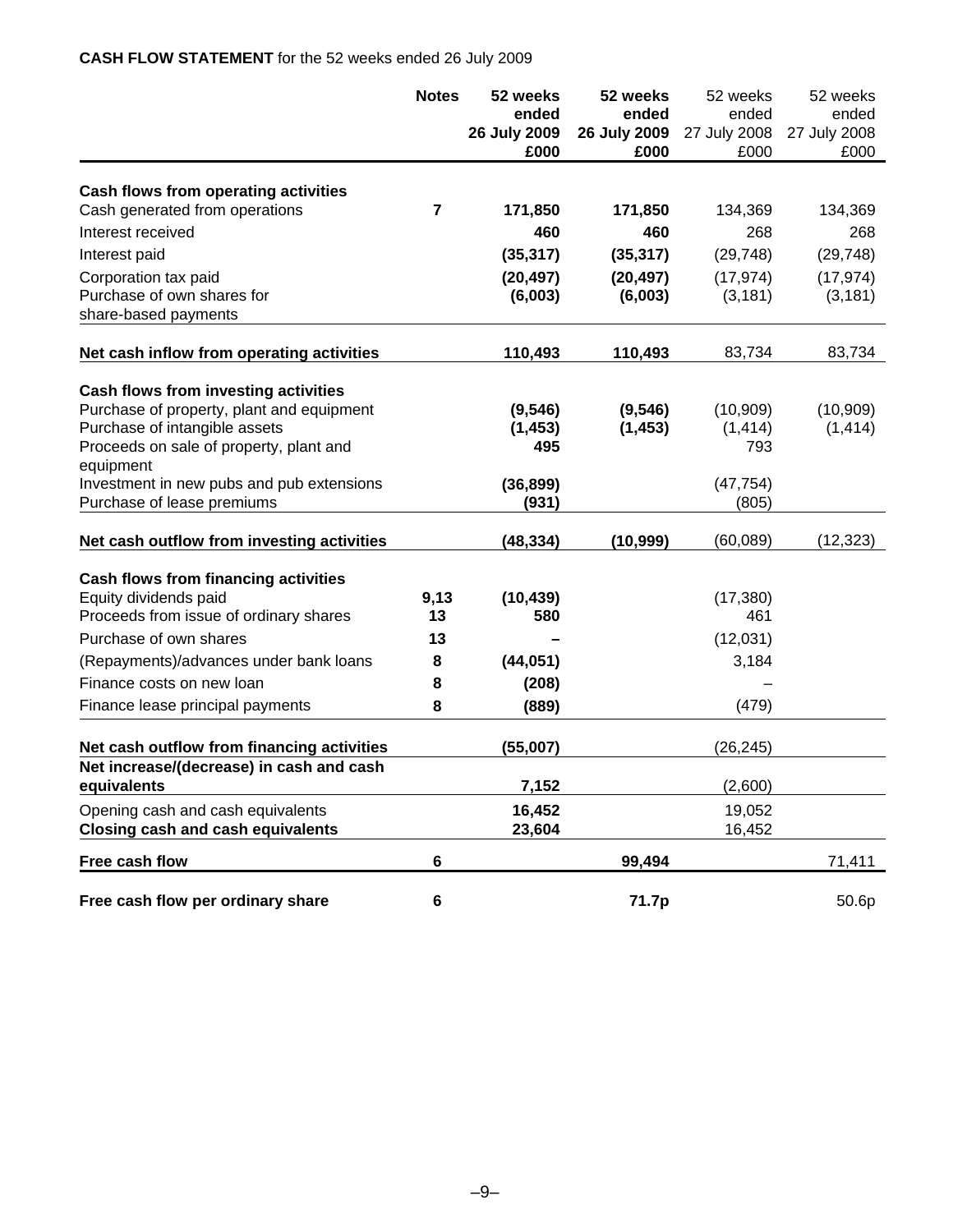|                                      | <b>Notes</b> | 26 July<br>2009 | 27 July<br>2008 |
|--------------------------------------|--------------|-----------------|-----------------|
|                                      |              | £000            | £000            |
| Assets                               |              |                 |                 |
| <b>Non-current assets</b>            |              |                 |                 |
| Property, plant and equipment        | 10           | 773,903         | 792,741         |
| Intangible assets                    | 11           | 4,858           | 4,417           |
| Deferred tax assets                  |              | 10,766          | 583             |
| Other non-current assets             | 12           | 7,969           | 7,276           |
|                                      |              |                 |                 |
| <b>Total non-current assets</b>      |              | 797,496         | 805,017         |
| <b>Current assets</b>                |              |                 |                 |
|                                      |              |                 |                 |
| Inventories                          |              | 17,954          | 15,896          |
| Other receivables                    |              | 16,326          | 13,489          |
| Assets held for sale                 |              | 1,135           | 93              |
| Cash and cash equivalents            |              | 23,604          | 16,452          |
| <b>Total current assets</b>          |              | 59,019          | 45,930          |
| <b>Total assets</b>                  |              | 856,515         | 850,947         |
|                                      |              |                 |                 |
| <b>Liabilities</b>                   |              |                 |                 |
| <b>Current liabilities</b>           |              |                 |                 |
| Trade and other payables             |              | (143, 712)      | (115, 379)      |
| <b>Financial liabilities</b>         |              | (102, 811)      | (900)           |
| Current income tax liabilities       |              | (11, 409)       | (10, 457)       |
| Derivative financial instruments     |              | (555)           |                 |
| <b>Total current liabilities</b>     |              | (258, 487)      | (126, 736)      |
| <b>Non-current liabilities</b>       |              |                 |                 |
| <b>Financial liabilities</b>         |              | (310, 340)      | (444, 040)      |
| Derivative financial instruments     |              | (35, 919)       | (14, 692)       |
| Deferred tax liabilities             |              | (77, 633)       | (79, 231)       |
| Other liabilities                    |              | (6, 443)        | (5,701)         |
| <b>Total non-current liabilities</b> |              | (430, 335)      | (543,664)       |
|                                      |              |                 |                 |
| <b>Net assets</b>                    |              | 167,693         | 180,547         |
|                                      |              |                 |                 |
| <b>Shareholders' equity</b>          |              |                 |                 |
| Ordinary shares                      |              | 2,779           | 2,775           |
| Share premium account                |              | 142,456         | 141,880         |
| Capital redemption reserve           |              | 1,646           | 1,646           |
| Hedging reserve                      |              | (26, 284)       | (412)           |
| Retained earnings                    |              | 47,096          | 34,658          |
| Total shareholders' equity           | 13           | 167,693         | 180,547         |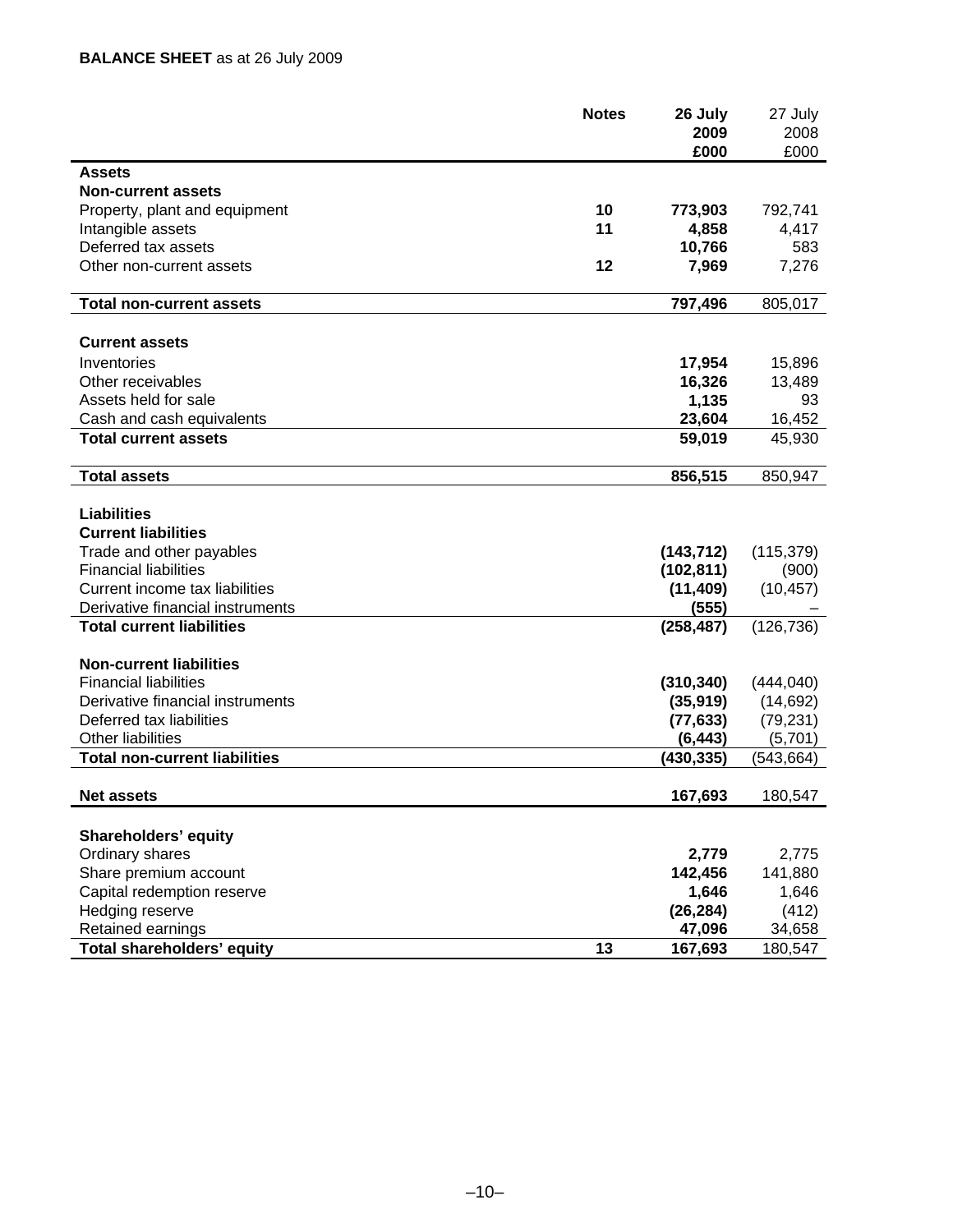# **1. Authorisation of financial statements and statement of compliance with IFRSs**

The preliminary announcement for the 52 week period ended 26 July 2009 has been prepared in accordance with International Financial Reporting Standards as adopted by the European Union. The principle accounting policies applied in the preparation of this preliminary announcement are consistent with those described in the 2008 annual report and accounts available within the investors section of the company's Web site: www.jdwetherspoon.co.uk

These preliminary statements do not constitute statutory accounts within the meaning of Section 434 of the Companies Act 2006. They have, however, been extracted from the statutory accounts for the period ended 26 July 2009 on which an unqualified report has been made by the company's auditors.

The 2008 statutory accounts have been filed with Registrar of Companies. The 2009 statutory accounts will be sent to shareholders in October 2009 and will be filed with Registrar of Companies, following their adoption at the forthcoming annual general meeting.

### **2. Operating profit before exceptional items – analysis of costs by nature**

This is stated after charging/(crediting):

| $\frac{1}{2}$                                           | 52 weeks<br>ended<br>26 July 2009<br>£000 | 52 weeks<br>ended<br>27 July 2008<br>£000 |
|---------------------------------------------------------|-------------------------------------------|-------------------------------------------|
| Operating lease payments                                |                                           |                                           |
| - minimum lease payment on land and buildings           | 45,390                                    | 43,453                                    |
| - contingent rents on land and buildings                | 13,136                                    | 11,886                                    |
| - equipment and vehicles                                | 534                                       | 246                                       |
| Repairs and maintenance                                 | 28,713                                    | 29,308                                    |
| Rent receivable                                         | (709)                                     | (418)                                     |
| Depreciation of property, plant and equipment (note 10) |                                           |                                           |
| - owned assets                                          | 42,998                                    | 42,744                                    |
| - assets held under finance lease                       | 985                                       | 943                                       |
| Amortisation of intangible assets (note 11)             | 878                                       | 1,160                                     |
| Amortisation of non-current assets (note 12)            | 235                                       | 214                                       |
| Share-based charges                                     | 3,592                                     | 3.630                                     |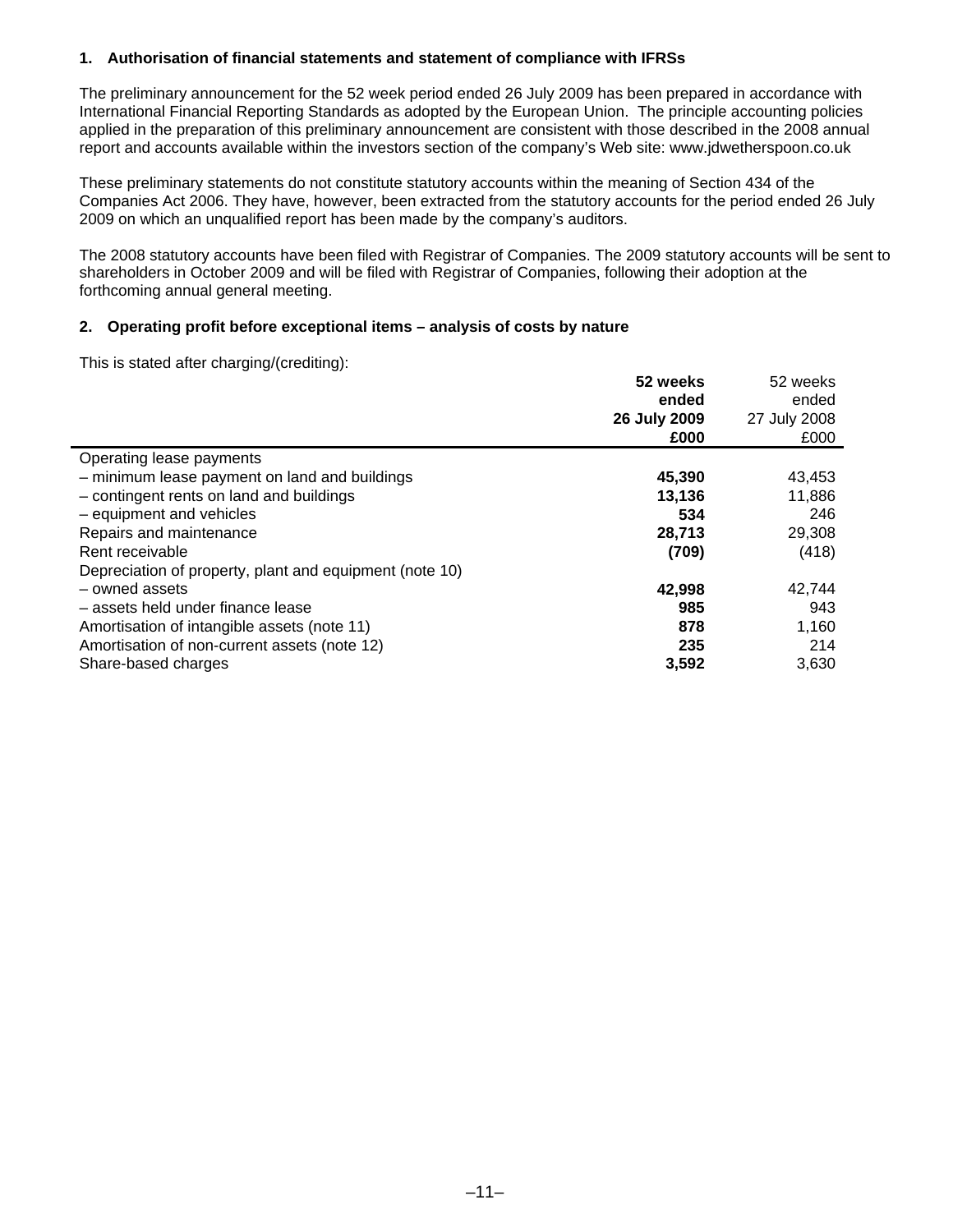# **3. Exceptional items**

|                                           | 52 weeks     | 52 weeks     |
|-------------------------------------------|--------------|--------------|
|                                           | ended        | ended        |
|                                           | 26 July 2009 | 27 July 2008 |
|                                           | £000         | £000         |
| <b>Operating items</b>                    |              |              |
| Restructuring costs                       |              | 906          |
| Impairment of property and fixed assets   | 15,951       |              |
| Property-related disposals and write-offs | 4,404        | 1,244        |
| Litigation costs                          | 1,565        | 1,125        |
|                                           |              |              |
| Operating exceptional items               | 21,920       | 3,275        |
|                                           |              |              |
| <b>Non-operating items</b>                |              |              |
| Fair value (gain)/loss on derivatives     | (794)        | 794          |
|                                           |              |              |
| Total exceptional items                   | 21,126       | 4,069        |
| Tax on exceptional items                  | (1,224)      | (595)        |
|                                           | 19,902       | 3,474        |

Included within impairment of property and fixed assets of £15,951,000 is a charge of £6,527,000 relating to an impairment review of the company's assets as required under IAS 36 and £9,424,000 relating to a one-off depreciation adjustment.

Under the impairment review, each cash-generating unit (CGU) is reviewed for its recoverable amount determined as being the higher of its fair value less costs to sell and its value in use. This resulted in an impairment charge of £6,527,000.

During the year, management undertook a review of its fixed assets which identified that certain assets were not being depreciated in accordance with the company's accounting policy. This resulted in a one-off adjustment of £9,424,000, relating to previous years. In the year, £792,000 of the depreciation charge related to the restatement of asset lives.

Property-related disposals and write-offs relate to one non-trading unit which was disposed of during the year and three additional non-trading units which management decided to sell, resulting in a charge to the income statement arising from the reduction of their book value to their fair value. Also included are aborted property costs on several sites which management decided not to pursue. This resulted in a charge of £4,404,000.

Litigation costs of £1,565,000 related to legal action against the company's former estate agents, Van de Berg.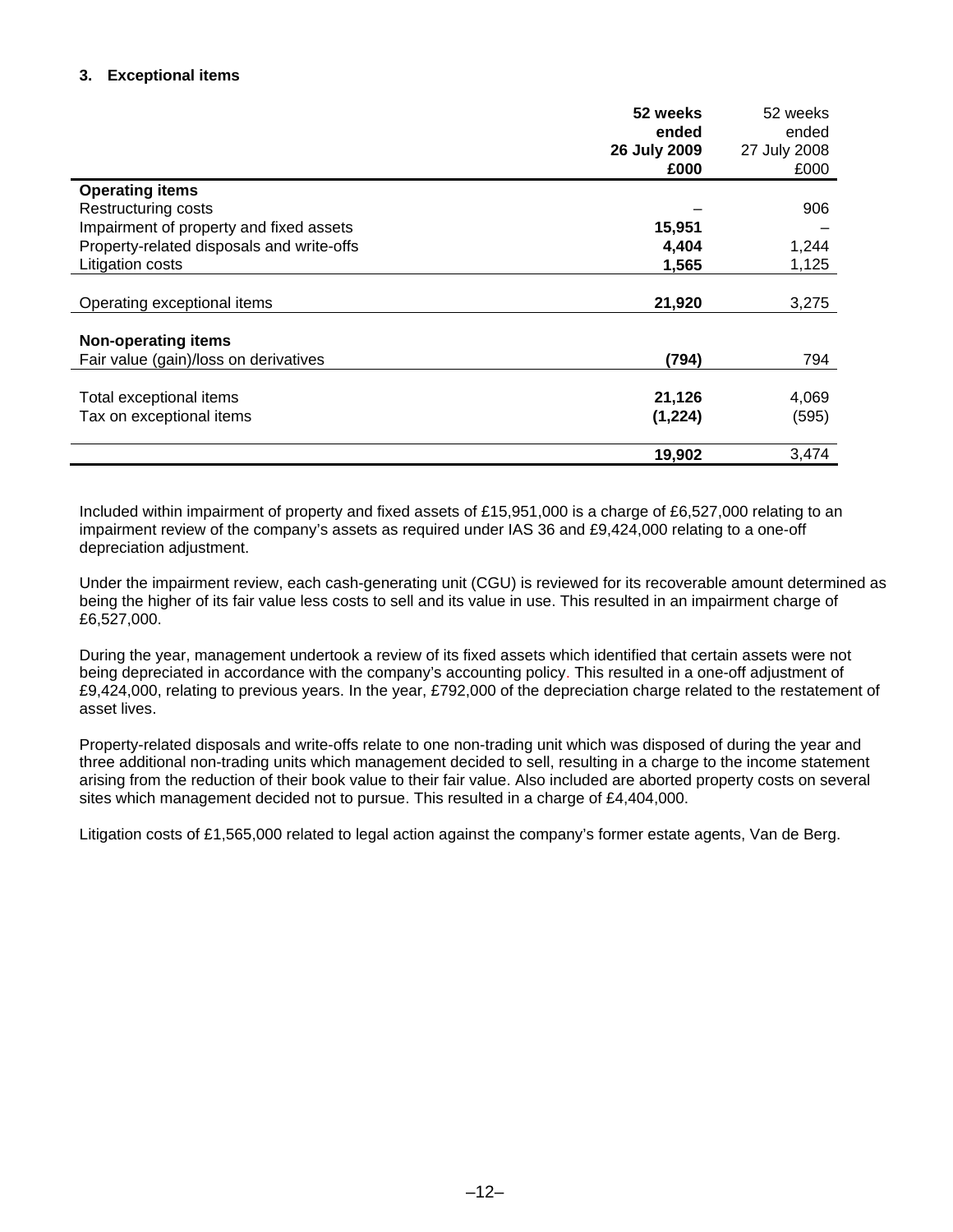# **4. Finance income and costs**

|                                                               | 52 weeks     | 52 weeks     |
|---------------------------------------------------------------|--------------|--------------|
|                                                               | ended        | ended        |
|                                                               | 26 July 2009 | 27 July 2008 |
|                                                               | £000         | £000         |
| <b>Finance costs</b>                                          |              |              |
| Interest payable on bank loans and overdrafts                 | 25,890       | 25,300       |
| Interest payable on US senior loan notes                      | 4,737        | 6,704        |
| Amortisation of bank loan issue costs                         | 334          | 303          |
| Interest payable on obligations under finance leases          | 221          | 259          |
| Finance costs before fair value loss on financial derivatives | 31,182       | 32,566       |
| Fair value loss on financial derivatives                      |              | 794          |
| Total finance costs                                           | 31,182       | 33,360       |
|                                                               |              |              |
| Bank interest receivable                                      | (336)        | (337)        |
| Fair value gain on financial derivatives                      | (794)        |              |
| <b>Total finance income</b>                                   | (1, 130)     | (337)        |
| <b>Total net finance costs</b>                                | 30,052       | 33,023       |

The fair value gain on financial derivatives relates to the 'mark to market' value of basis-swap derivatives taken out in the year ended 27 July 2008. This gain in the current year reverses out the loss on financial derivatives charged in the year ended 27 July 2008.

### **5. Taxation**

### **Tax charged in the income statement**

| 52 weeks         | 52 weeks                                         | 52 weeks                        | 52 weeks                                             | 52 weeks                         | 52 weeks                |
|------------------|--------------------------------------------------|---------------------------------|------------------------------------------------------|----------------------------------|-------------------------|
| ended 26         | ended 26                                         | ended 26                        | ended 27                                             | ended 27                         | ended 27                |
| <b>July 2009</b> | <b>July 2009</b>                                 | <b>July 2009</b>                | <b>July 2008</b>                                     | <b>July 2008</b>                 | <b>July 2008</b>        |
| <b>Before</b>    | <b>Exceptional</b>                               | <b>After</b>                    | <b>Before</b>                                        | Exceptional                      | After                   |
| exceptional      | items                                            | exceptional                     | exceptional                                          | items                            | exceptional             |
| items            |                                                  | items                           | items                                                |                                  | items                   |
| £000             | £000                                             | £000                            | £000                                                 | £000                             | £000                    |
|                  |                                                  |                                 |                                                      |                                  |                         |
| 21,438           | 11                                               | 21,449                          | 19,126                                               | (374)                            | 18,752                  |
| 21,438           | 11                                               | 21,499                          | 19,126                                               | (374)                            | 18,752                  |
|                  |                                                  |                                 |                                                      |                                  |                         |
|                  |                                                  |                                 |                                                      |                                  |                         |
|                  |                                                  |                                 |                                                      |                                  | (128)                   |
|                  |                                                  |                                 |                                                      |                                  |                         |
|                  |                                                  |                                 |                                                      |                                  | (128)                   |
|                  |                                                  |                                 |                                                      |                                  |                         |
|                  |                                                  |                                 |                                                      |                                  | 18,624                  |
|                  |                                                  |                                 |                                                      |                                  |                         |
|                  |                                                  |                                 |                                                      |                                  |                         |
|                  |                                                  |                                 |                                                      |                                  |                         |
|                  |                                                  |                                 |                                                      |                                  |                         |
|                  |                                                  |                                 |                                                      |                                  | 350                     |
|                  |                                                  |                                 |                                                      |                                  |                         |
|                  |                                                  |                                 |                                                      |                                  | 350                     |
|                  |                                                  |                                 |                                                      |                                  |                         |
|                  | (484)<br>(484)<br>20,954<br>(10,062)<br>(10,062) | (1, 235)<br>(1, 235)<br>(1,224) | (1,719)<br>(1,719)<br>19,730<br>(10,062)<br>(10,062) | 93<br>93<br>19,219<br>350<br>350 | (221)<br>(221)<br>(595) |

On 1 April 2008, the UK standard rate of corporation tax changed from 30% to 28%.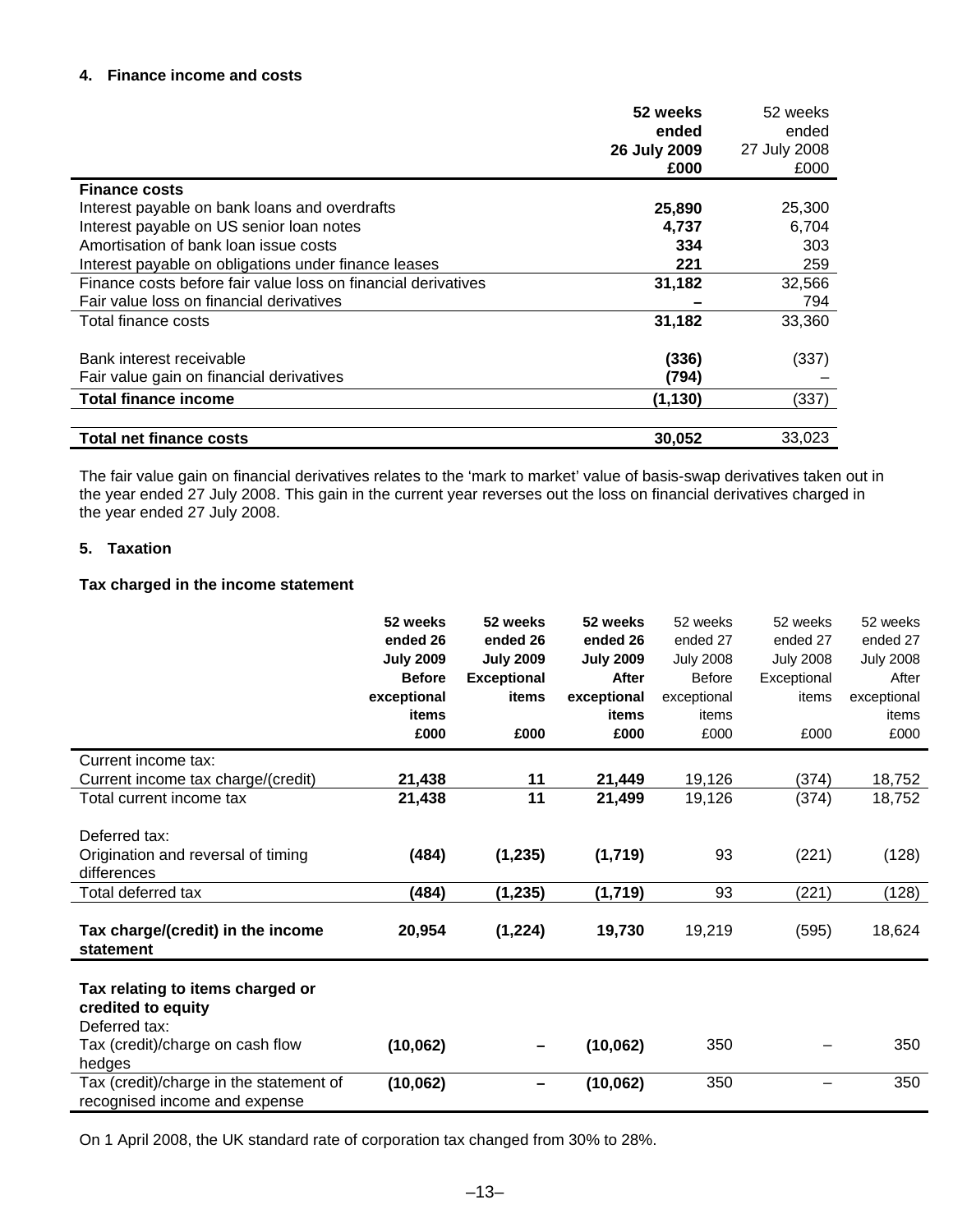# **6. Earnings and cash flow per share**

Basic earnings per share has been calculated by dividing the profit attributable to equity holders of £25,299,000 (2008: £35,535,000) by the weighted average number of shares in issue during the year of 138,826,552 (2008: 141,247,914).

Diluted earnings per share has been calculated on a similar basis, taking account of 23,981 (2008: 129,049) potential dilutive shares under option, giving a weighted average number of ordinary shares adjusted for the effect of dilution of 138,850,533 (2008: 141,376,963).

Earnings before exceptional items have been adjusted to reflect the exclusion of exceptional items and the fair value gain/ loss on financial derivatives as per note 3.

| <b>Earnings</b><br>per share         |                 |              | <b>Basic</b><br>earnings per | Basic<br>earnings per | <b>Diluted</b><br>earnings per | <b>Diluted</b><br>earnings per |
|--------------------------------------|-----------------|--------------|------------------------------|-----------------------|--------------------------------|--------------------------------|
|                                      | <b>Earnings</b> | Earnings     | share                        | share                 | share                          | share                          |
|                                      | 52 weeks        | 52 weeks     | 52 weeks                     | 52 weeks              | 52 weeks                       | 52 weeks                       |
|                                      | ended           | ended        | ended                        | ended                 | ended                          | ended                          |
|                                      | 26 July 2009    | 27 July 2008 | 26 July 2009                 | 27 July 2008          | 26 July 2009                   | 27 July 2008                   |
|                                      | £000            | £000         | pence                        | pence                 | <b>Pence</b>                   | pence                          |
| Earnings before<br>exceptional items | 45,201          | 39,009       | 32.6                         | 27.6                  | 32.6                           | 27.6                           |
| Earnings after<br>exceptional items  | 25,299          | 35,535       | 18.2                         | 25.2                  | 18.2                           | 25.1                           |

### **Free cash flow per share**

The calculation of free cash flow per share is based on the net cash generated by business activities and available for investment in new pub developments and extensions to current pubs, after funding interest, tax, all other reinvestment in pubs open at the start of the period and the purchase of own shares under the employee Share Incentive Plan ('free cash flow'). It is calculated before taking account of proceeds from property disposals, inflows and outflows of financing from outside sources and dividend payments and is based on the same number of shares in issue as that for the calculation of basic earnings per share.

| Free cash flow per share         | 52 weeks<br>ended<br>26 July 2009 | 52 weeks<br>ended<br>27 July 2008 |
|----------------------------------|-----------------------------------|-----------------------------------|
| Free cash flow (£000)            | 99.494                            | 71.411                            |
| Free cash flow per share (pence) | 71.7p                             | 50.6 <sub>p</sub>                 |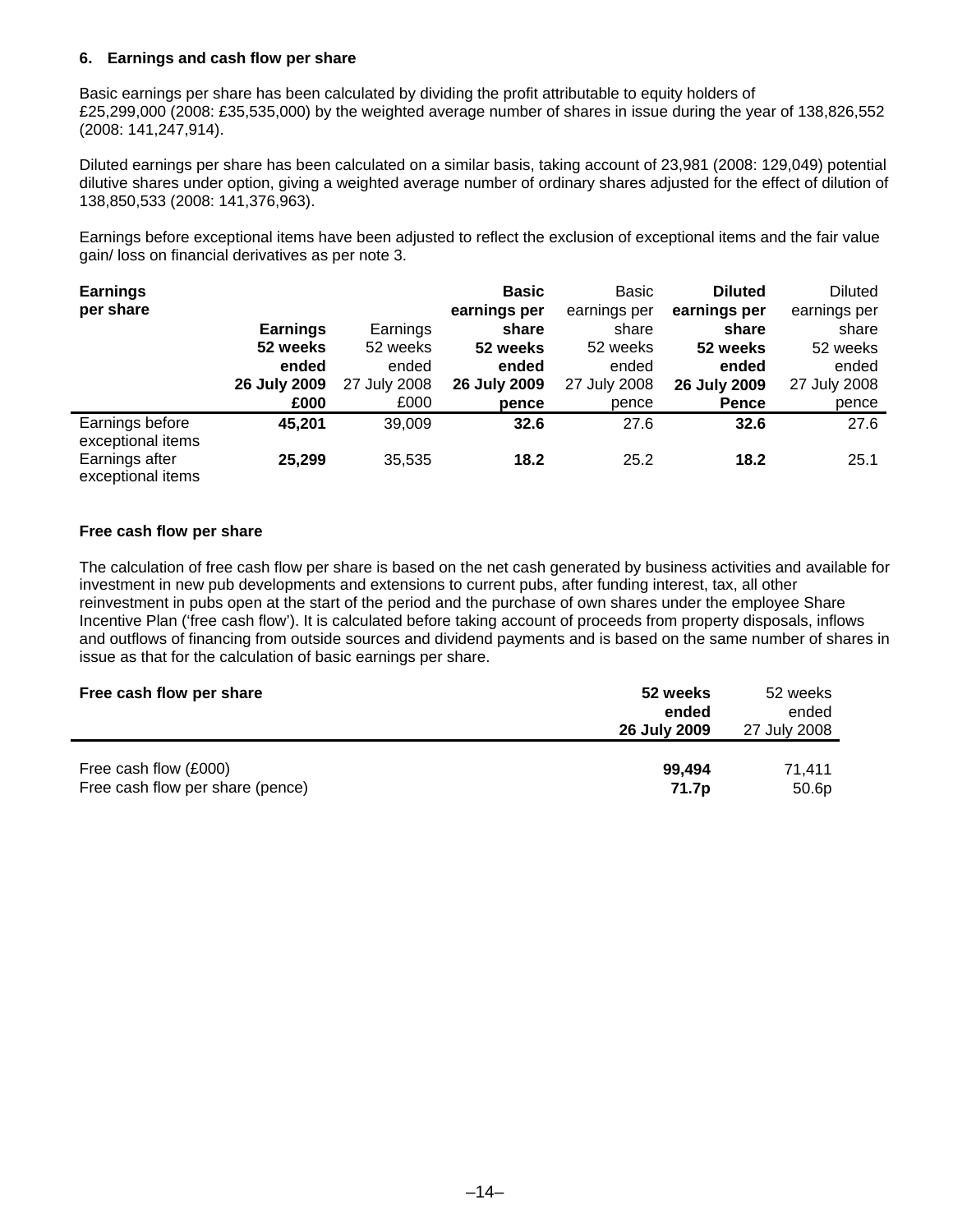# **7. Cash generated from operations**

|                                                                    | 52 weeks     | 52 weeks     |
|--------------------------------------------------------------------|--------------|--------------|
|                                                                    | ended        | ended        |
|                                                                    | 26 July 2009 | 27 July 2008 |
|                                                                    | £000         | £000         |
| Profit attributable to shareholders                                | 25,299       | 35,535       |
| Adjusted for:                                                      |              |              |
| Tax                                                                | 19,730       | 18,624       |
| <b>Exceptional items</b>                                           | 21,920       | 3,275        |
| Fair value (gain)/loss on financial derivatives                    | (794)        | 794          |
| Amortisation of intangible assets                                  | 878          | 1,160        |
| Depreciation of property, plant and equipment                      | 43,983       | 43,687       |
| Lease premium amortisation                                         | 235          | 214          |
| Share-based charges                                                | 3,592        | 3,630        |
| Interest income                                                    | (336)        | (337)        |
| Amortisation of bank loan issue costs                              | 334          | 303          |
| Interest expense                                                   | 30,848       | 32,263       |
|                                                                    | 145,689      | 139,148      |
| Change in inventories                                              | (2,058)      | 3,133        |
| Change in receivables                                              | (2,689)      | (1,665)      |
| Change in payables                                                 | 32,473       | (4,240)      |
| Net cash inflow from operating activities before exceptional items | 173,415      | 136,376      |
| Outflow related to exceptional items                               | (1, 565)     | (2,007)      |
| Net cash inflow from operating activities                          | 171,850      | 134,369      |

# **8. Analysis of changes in net debt**

|                                                        | At 27 July<br>2008<br>£000 | Cash flows<br>£000 | Non-cash<br>movement<br>£000 | Reallocatio<br>n<br>£000 | At 26 July<br>2009<br>£000 |
|--------------------------------------------------------|----------------------------|--------------------|------------------------------|--------------------------|----------------------------|
| Cash at bank and in hand                               | 16,452                     | 7,152              |                              |                          | 23,604                     |
| Debt due less than one year<br>Debt due after one year | (442,205)                  | 44,259             | (13,360)                     | (88, 485)<br>88,485      | (101, 845)<br>(309, 461)   |
| Derivative financial instrument<br>- fair value hedge  | (13, 836)                  |                    | 13,360                       |                          | (476)                      |
| Net borrowings                                         | (439,589)                  | 51,411             |                              |                          | (388, 178)                 |
| Finance lease creditor                                 | (2,735)                    | 889                |                              |                          | (1, 846)                   |
| Derivative financial instrument                        | (442,324)                  | 52,300             |                              |                          | (390, 024)                 |
| $-$ cash flow hedge                                    | (62)                       |                    | (35, 934)                    |                          | (35,996)                   |
| - fair value on financial derivatives                  | (794)                      |                    | 794                          |                          |                            |
| Net debt                                               | (443,180)                  | 52,300             | (35,140)                     |                          | (426,020)                  |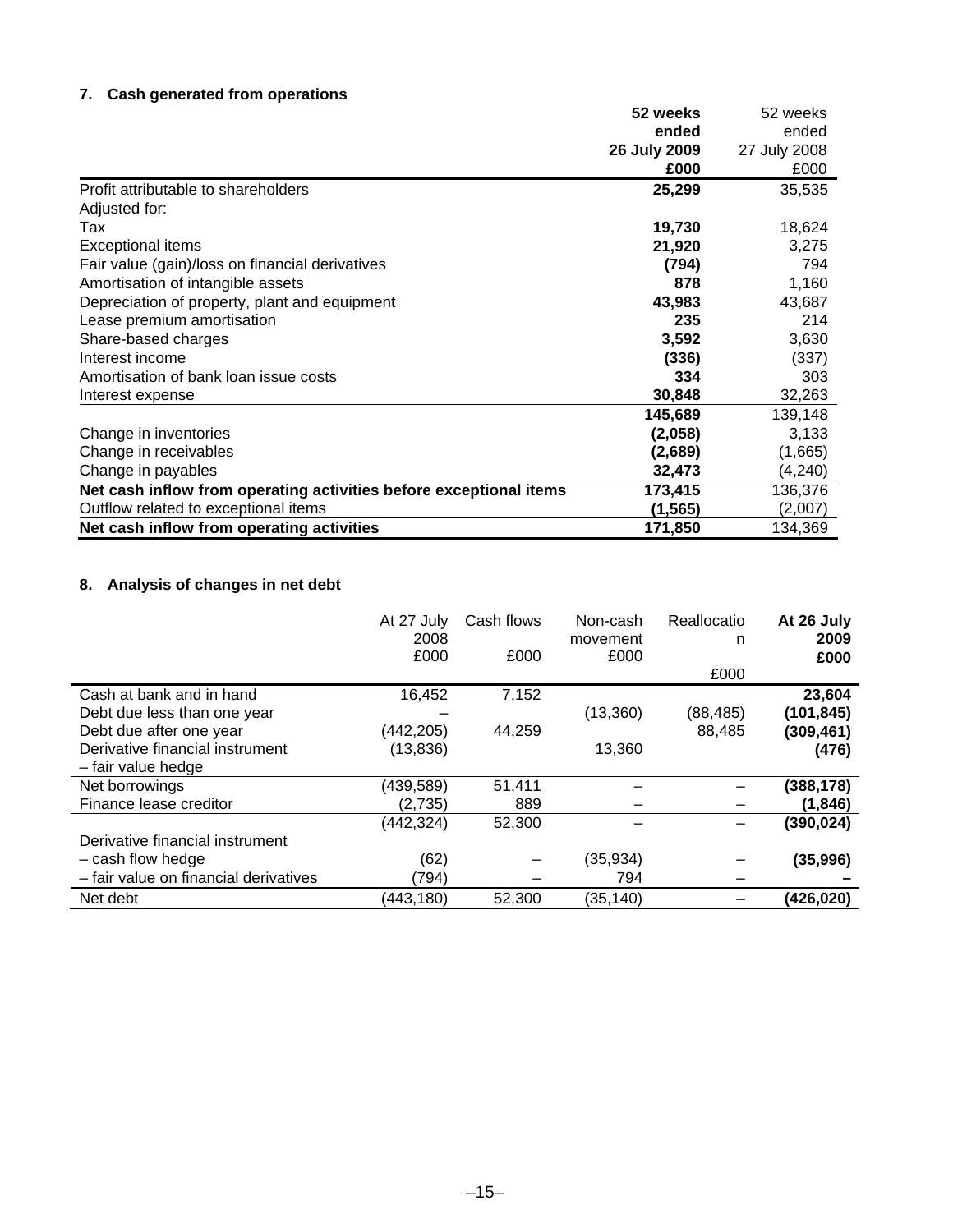# **9. Dividends paid and proposed**

|                                                                                                       | 52 weeks<br>ended | 52 weeks<br>ended |
|-------------------------------------------------------------------------------------------------------|-------------------|-------------------|
|                                                                                                       | 26 July 2009      | 27 July 2008      |
|                                                                                                       | £000              | £000              |
| Declared and paid during the year:                                                                    |                   |                   |
| Dividends on ordinary shares:<br>$-$ final dividend for 2007/08: 7.6p (2006/07: 8.0p)                 | 10,439            |                   |
| $-$ interim for 2009: 0p (2008: 4.4p)                                                                 |                   | 11,255<br>6,125   |
| Dividends paid                                                                                        | 10,439            | 17,380            |
|                                                                                                       |                   |                   |
| Proposed for approval by shareholders at the AGM:<br>- final dividend for 2008/09: 0p (2007/08: 7.6p) |                   | 10.439            |

The company intends not to recommend a final dividend for the year ended 26 July 2009.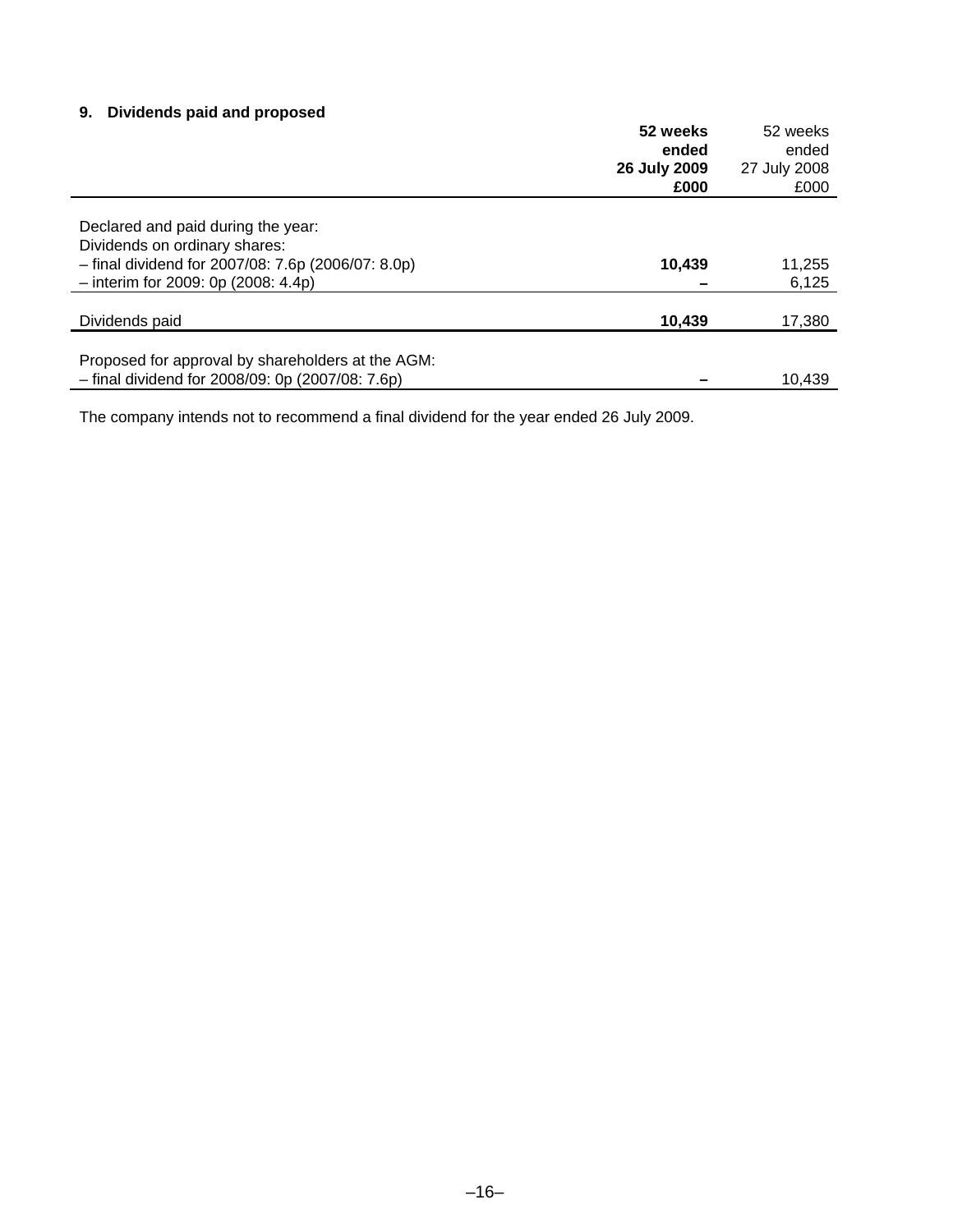## **10. Property, plant and equipment**

| and long<br>leasehol<br>, fixtures<br>e on<br>leasehol<br>and fittings<br>d<br>unopened<br>Total<br>d<br>properties<br>property<br>£000<br>£000<br>£000<br>property<br>£000<br>£000<br>Cost:<br>At 29 July 2007<br>263,161<br>1,103,63<br>465,172<br>344,746<br>30,551<br>0<br><b>Additions</b><br>3,179<br>2,301<br>7,277<br>42,657<br>55,414<br><b>Transfers</b><br>34,364<br>3,626<br>6,027<br>(44, 017)<br>(1,288)<br>(367)<br>Transfer to assets held for sale<br>(1,655)<br>(270)<br>(189)<br>(1,094)<br>Disposals<br>(652)<br>(2,205)<br>At 27 July 2008<br>502,445<br>349,196<br>275,004<br>28,539<br>1,155,18 |
|------------------------------------------------------------------------------------------------------------------------------------------------------------------------------------------------------------------------------------------------------------------------------------------------------------------------------------------------------------------------------------------------------------------------------------------------------------------------------------------------------------------------------------------------------------------------------------------------------------------------|
|                                                                                                                                                                                                                                                                                                                                                                                                                                                                                                                                                                                                                        |
|                                                                                                                                                                                                                                                                                                                                                                                                                                                                                                                                                                                                                        |
|                                                                                                                                                                                                                                                                                                                                                                                                                                                                                                                                                                                                                        |
|                                                                                                                                                                                                                                                                                                                                                                                                                                                                                                                                                                                                                        |
|                                                                                                                                                                                                                                                                                                                                                                                                                                                                                                                                                                                                                        |
|                                                                                                                                                                                                                                                                                                                                                                                                                                                                                                                                                                                                                        |
|                                                                                                                                                                                                                                                                                                                                                                                                                                                                                                                                                                                                                        |
|                                                                                                                                                                                                                                                                                                                                                                                                                                                                                                                                                                                                                        |
|                                                                                                                                                                                                                                                                                                                                                                                                                                                                                                                                                                                                                        |
|                                                                                                                                                                                                                                                                                                                                                                                                                                                                                                                                                                                                                        |
|                                                                                                                                                                                                                                                                                                                                                                                                                                                                                                                                                                                                                        |
|                                                                                                                                                                                                                                                                                                                                                                                                                                                                                                                                                                                                                        |
|                                                                                                                                                                                                                                                                                                                                                                                                                                                                                                                                                                                                                        |
|                                                                                                                                                                                                                                                                                                                                                                                                                                                                                                                                                                                                                        |
| 4                                                                                                                                                                                                                                                                                                                                                                                                                                                                                                                                                                                                                      |
| <b>Additions</b><br>14,683<br>46,559<br>9,169<br>15,940<br>6,767                                                                                                                                                                                                                                                                                                                                                                                                                                                                                                                                                       |
| <b>Transfers</b><br>11,114<br>1,061<br>244<br>(12, 419)                                                                                                                                                                                                                                                                                                                                                                                                                                                                                                                                                                |
| Transfer to assets held for sale<br>93<br>(2,943)<br>(3,036)                                                                                                                                                                                                                                                                                                                                                                                                                                                                                                                                                           |
| <b>Disposals</b><br>(1,011)<br>(1,065)<br>(1,751)<br>(3,827)<br>$\qquad \qquad -$                                                                                                                                                                                                                                                                                                                                                                                                                                                                                                                                      |
| Reclassification<br>(1, 945)<br>3,898<br>(1,621)<br>332                                                                                                                                                                                                                                                                                                                                                                                                                                                                                                                                                                |
| At 26 July 2009<br>526,390<br>362,313<br>18,100<br>1,195,30<br>288,502                                                                                                                                                                                                                                                                                                                                                                                                                                                                                                                                                 |
| 5                                                                                                                                                                                                                                                                                                                                                                                                                                                                                                                                                                                                                      |
|                                                                                                                                                                                                                                                                                                                                                                                                                                                                                                                                                                                                                        |
| Depreciation and impairment:                                                                                                                                                                                                                                                                                                                                                                                                                                                                                                                                                                                           |
| At 29 July 2007<br>48,774<br>70,816<br>201,771<br>321,361                                                                                                                                                                                                                                                                                                                                                                                                                                                                                                                                                              |
| Provided during the year<br>6,994<br>8,520<br>28,173<br>43,687                                                                                                                                                                                                                                                                                                                                                                                                                                                                                                                                                         |
| Transfer to assets held for sale<br>(1, 288)<br>(367)<br>(1,655)<br>$\overline{\phantom{0}}$<br>—                                                                                                                                                                                                                                                                                                                                                                                                                                                                                                                      |
| <b>Disposals</b><br>(120)<br>(830)<br>(950)<br>-                                                                                                                                                                                                                                                                                                                                                                                                                                                                                                                                                                       |
| 57,294<br>At 27 July 2008<br>76,402<br>228,747<br>362,443<br>$\overline{\phantom{0}}$                                                                                                                                                                                                                                                                                                                                                                                                                                                                                                                                  |
| Provided during the year<br>10,754<br>12,488<br>20,741<br>43,983                                                                                                                                                                                                                                                                                                                                                                                                                                                                                                                                                       |
| Impairment loss and depreciation<br>877<br>6,811<br>8,127<br>15,815                                                                                                                                                                                                                                                                                                                                                                                                                                                                                                                                                    |
| adjustment                                                                                                                                                                                                                                                                                                                                                                                                                                                                                                                                                                                                             |
| Disposals<br>(135)<br>(871)<br>(1,006)                                                                                                                                                                                                                                                                                                                                                                                                                                                                                                                                                                                 |
| Reclassification<br>7,053<br>(41, 344)<br>34,458<br>167                                                                                                                                                                                                                                                                                                                                                                                                                                                                                                                                                                |
| 215,400<br>421,402<br>75,978<br>At 26 July 2009<br>130,024                                                                                                                                                                                                                                                                                                                                                                                                                                                                                                                                                             |
|                                                                                                                                                                                                                                                                                                                                                                                                                                                                                                                                                                                                                        |
| Net book amount at 26 July 2009<br>232,289<br>73,102<br>18,100<br>773,903<br>450,412                                                                                                                                                                                                                                                                                                                                                                                                                                                                                                                                   |
|                                                                                                                                                                                                                                                                                                                                                                                                                                                                                                                                                                                                                        |
| Net book amount at 27 July 2008<br>445,151<br>272,794<br>46,257<br>28,539<br>792,741                                                                                                                                                                                                                                                                                                                                                                                                                                                                                                                                   |
| 416,398<br>273,930<br>61,390<br>782,269<br>Net book amount at 29 July 2007<br>30,551                                                                                                                                                                                                                                                                                                                                                                                                                                                                                                                                   |

### **Impairment of property, plant and equipment**

The company considers each trading outlet to be a separate CGU, with each CGU reviewed annually for indicators of impairment.

In assessing whether an asset has been impaired, the carrying amount of the CGU is compared with its recoverable amount. The recoverable amount is the higher of its fair value less costs to sell and its value in use. In the absence of any information about the fair value of a CGU, the recoverable amount is deemed to be its value in use.

The company estimates value in use using a discounted cash flow model, based on the expected future trading performance anticipated by management. There are a significant number of interconnected assumptions which underpin the value-in-use calculations. However, the underlying basis for the impairment model involves each CGU's projected cash flow for the financial year ending 25 July 2010, extrapolated to incorporate individual assumptions in respect of sales growth, gross margin and cost-savings for that specific CGU. In establishing the value of the CGU's future cash flows, the board has approved a set of overall projections which it considers to be prudent.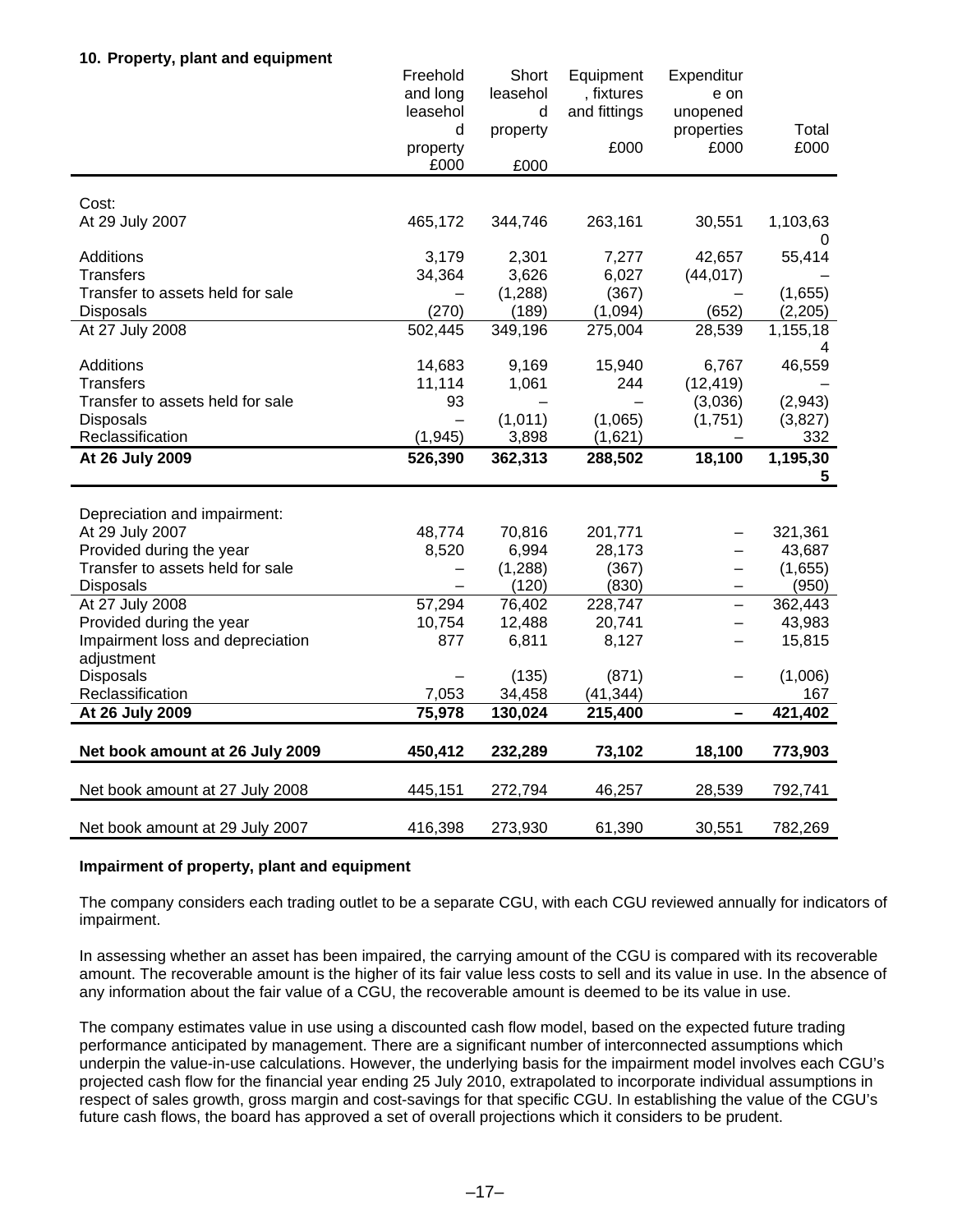The discount rate employed by the company this year of 10.0% (2008: 6.9%) reflects a move away from the company's weighted average cost of capital before tax to a different discount rate which is more reflective of the current economic climate and the industry as a whole. The board has approved the discount rate (which is applicable to all CGUs) and believes the rate to be prudent.

As a result of this exercise impairment losses in 2009 were £6,527,000 (2008: nil) as shown in the table above.

Management believes that no reasonable change in any of the key assumptions, for example the discount rate applied to each CGU, would cause the carrying value of the CGU to exceed its recoverable amount.

### **11. Intangible assets**

|                                 | <b>IT software</b> |
|---------------------------------|--------------------|
|                                 | costs              |
|                                 | £000               |
| Cost:                           |                    |
| At 29 July 2007:                | 11,164             |
| Additions                       | 2,011              |
| At 27 July 2008                 | 13,175             |
| Additions                       | 1,487              |
| Reclassification                | (328)              |
| At 26 July 2009                 | 14,334             |
|                                 |                    |
| Amortisation                    |                    |
| At 29 July 2007                 | 7,598              |
| Amortisation during the year    | 1,160              |
| At 27 July 2008                 | 8,758              |
| Amortisation during the year    | 878                |
| Amortisation adjustment         | 6                  |
| Reclassification                | (166)              |
| At 26 July 2009                 | 9,476              |
|                                 |                    |
| Net book amount at 26 July 2009 | 4,858              |
|                                 |                    |
| Net book amount at 27 July 2008 | 4,417              |
|                                 |                    |
| Net book amount at 29 July 2007 | 3,566              |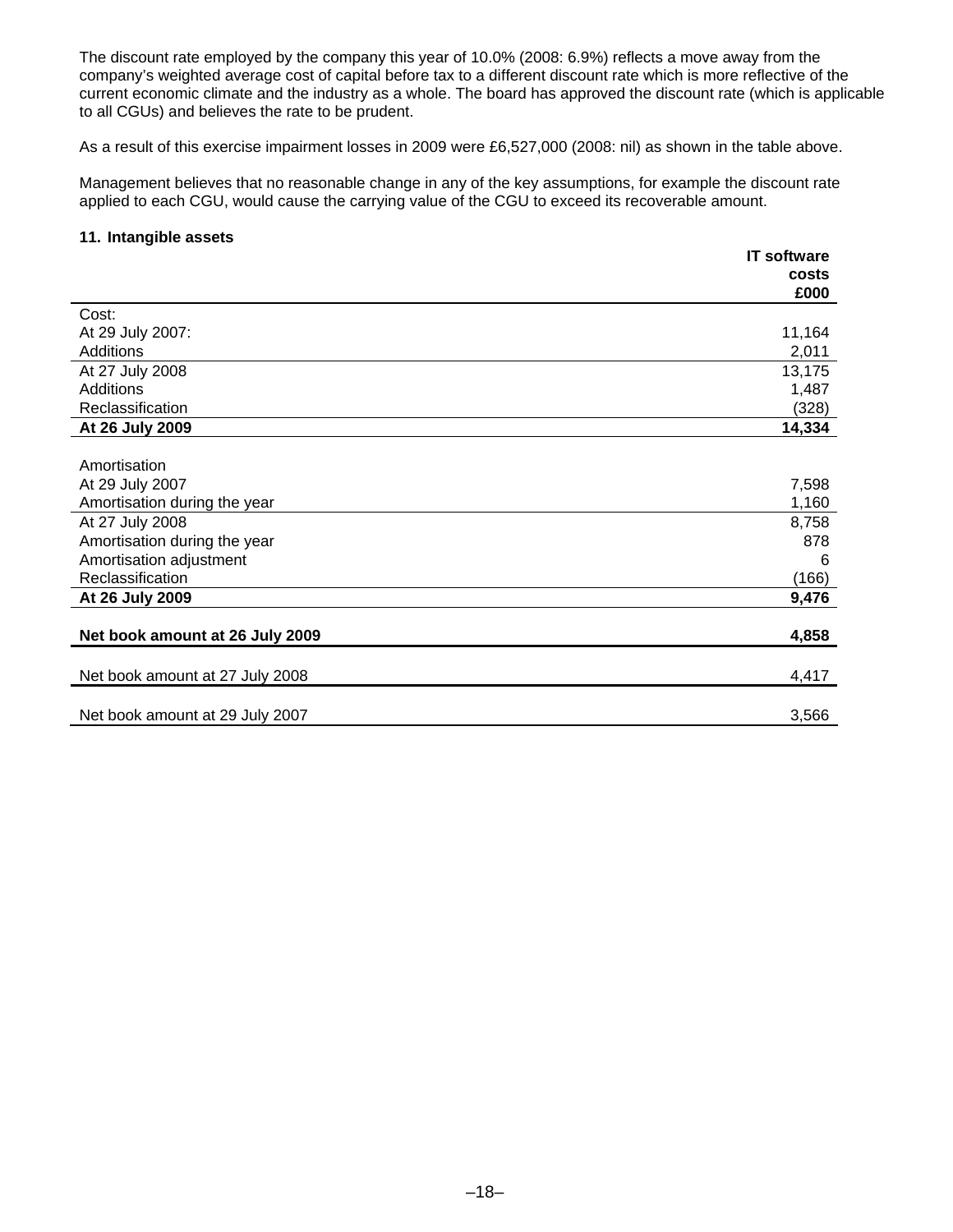# **12. Other non-current assets**

|                                 | Lease    |
|---------------------------------|----------|
|                                 | premiums |
|                                 | £000     |
| Cost:                           |          |
| At 29 July 2007                 | 8,014    |
| <b>Additions</b>                | 805      |
| <b>Disposals</b>                |          |
| At 27 July 2008                 | 8,819    |
| Additions                       | 931      |
| Reclassification                | (4)      |
| At 26 July 2009                 | 9,746    |
|                                 |          |
| Amortisation                    |          |
| At July 2007                    | 1,329    |
| Amortisation during the year    | 214      |
| <b>Disposals</b>                |          |
| At 27 July 2008                 | 1,543    |
| Amortisation during the year    | 235      |
| Reclassification                | (1)      |
| At 26 July 2009                 | 1,777    |
|                                 |          |
| Net book amount at 26 July 2009 | 7,969    |
|                                 |          |
| Net book amount at 27 July 2008 | 7,276    |
|                                 |          |
| Net book amount at 29 July 2007 | 6,685    |